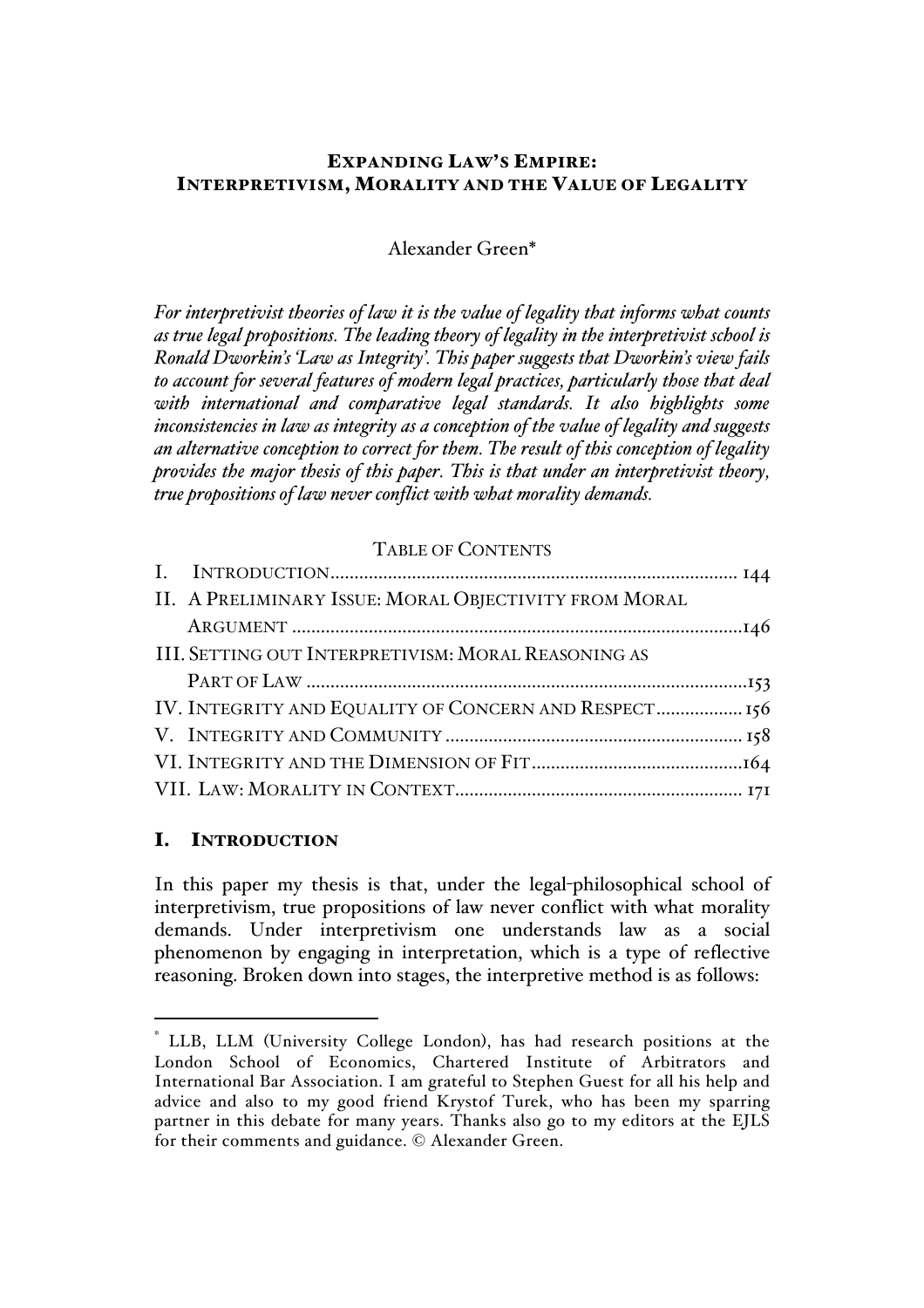(i) The social phenomenon 'law' is capable of pre-interpretive identification. Before interpretation, however, we know nothing about it other than it exists and where to look in order to begin an investigation about it.  $\begin{bmatrix} 1 \end{bmatrix}$ 

(ii) When we begin looking we will discover that certain legal practices (activities, attitudes or propositions that we can justify as 'legal') will be considered paradigms. These paradigms form the starting point of interpretation.[2]

(iii) One interprets these paradigms as a complete doctrine, producing a theory of 'legality' or 'the point of law'.[3]

(iv) This theory allows one to reach conclusions about the content of other laws that expand (or otherwise alter) the list of paradigms (the 'post-interpretive stage').[4]

(v) This, in turn, allows one to modify one's theory of law (by returning to stage three). $[5]$ 

As a result of this process the concept of law continually evolves over time, giving rise to a richer theory of the original social practice.[6] I criticise Dworkin's approach to the second and third stages in my fifth section but take the overall methodology to be correct throughout.

My argument proceeds in four stages. In the first section of this paper I briefly address the question of moral objectivity as a preliminary issue. The importance placed on purpose and value by interpretivism means that it depends on moral truth and the character of normal moral argument. My defence of both therefore serves as the first half of a methodological introduction as well. In my second section I place my discussion of legality in context by outlining the interpretivist position that legal reasoning involves moral reasoning and that moral principles form the 'grounds' of law. This is the thesis that true legal propositions depend on morality *in some way*. This forms the second half of my methodological introduction.

In my third, fourth and fifth sections I discuss the dominant interpretivist theory of legality, "law as integrity", which proposes one theory of this relationship. Given that a large part of this essay is devoted to understanding integrity, defining it at this stage is a difficult task. Putatively, law as integrity could be defined as making the best moral sense of the legal practices of a particular community by attributing coherent conceptions of justice and fairness to them.

My third section discusses the relationship between integrity and equality of respect and the fourth evaluates law as integrity's emphasis on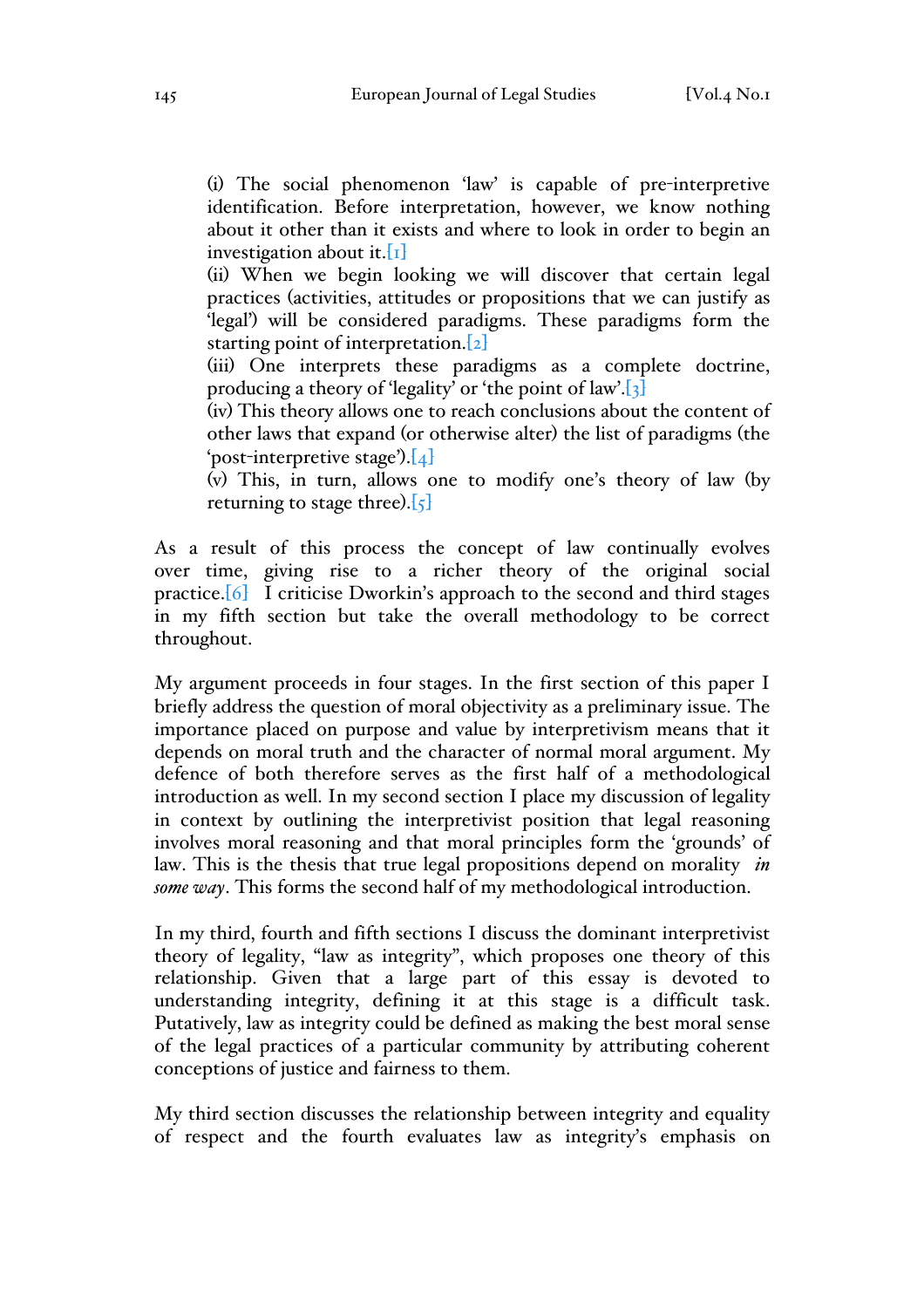community. In my fifth section I discuss the adjudicative principle of integrity and conclude that legality is better understood as a union of moral accuracy and equality of respect. This amended theory of legality facilitates my ultimate conclusion because it relies on universal moral principles rather than those of a particular community. This allows me to conclude that what is valuable about legality is ultimately getting the correct moral answer in everyday political and legal decisions. To use Dworkin's terminology, this is both the 'jurisprudential' and 'doctrinal' part of my argument. $[7]$ 

Understanding the value of legality is essential for an interpretivist because a theory of legality is a theory of what makes a statement 'legal' or, in other words, what makes a proposition of law true. In the sixth section of this paper I explain more fully what the implications of adopting my theory of legality are. Because 'the point' of law is to produce correct moral answers to political and inter-personal problems in the real world, I conclude that any true proposition of law must conform to this standard. In other words, true propositions of law must conform to what morality demands given the same set of facts.

# II. A PRELIMINARY ISSUE: MORAL OBJECTIVITY FROM MORAL ARGUMENT

Whether moral truth can be discovered by normal moral argument is highly contested. In order to engage in an analysis of interpretivism I first need to establish the case for the soundness of moral reasoning, upon which it depends. The metaphysical and epistemological soundness of moral argument have been frequently challenged. These challenges fall into three broad categories. Firstly, how do we prove that moral principles actually exist? Secondly, if they do exist, how can we become aware of them? Thirdly, does moral disagreement pose a problem for claims of moral objectivity?[8]

The first challenge, of whether moral principles 'exist', is a difficult one to discern. When dealing with practical morality we scarcely rest our convictions on the basis that there are physical 'things' 'out there' that somehow causally govern what is moral. I certainly do not argue for this view. Even if we do believe this, it is hard to see what it adds, as there is no way of examining the effects of this 'moral field' other than by engaging in moral argument in the normal way. However, much skepticism about moral right answers is based on the assumption that *unless* there is a moral field, there is no basis upon which to found moral truth. $[9]$  This rests on a general epistemological assumption: a belief is only true if the thing that it is held about causes it to be held. This may work in the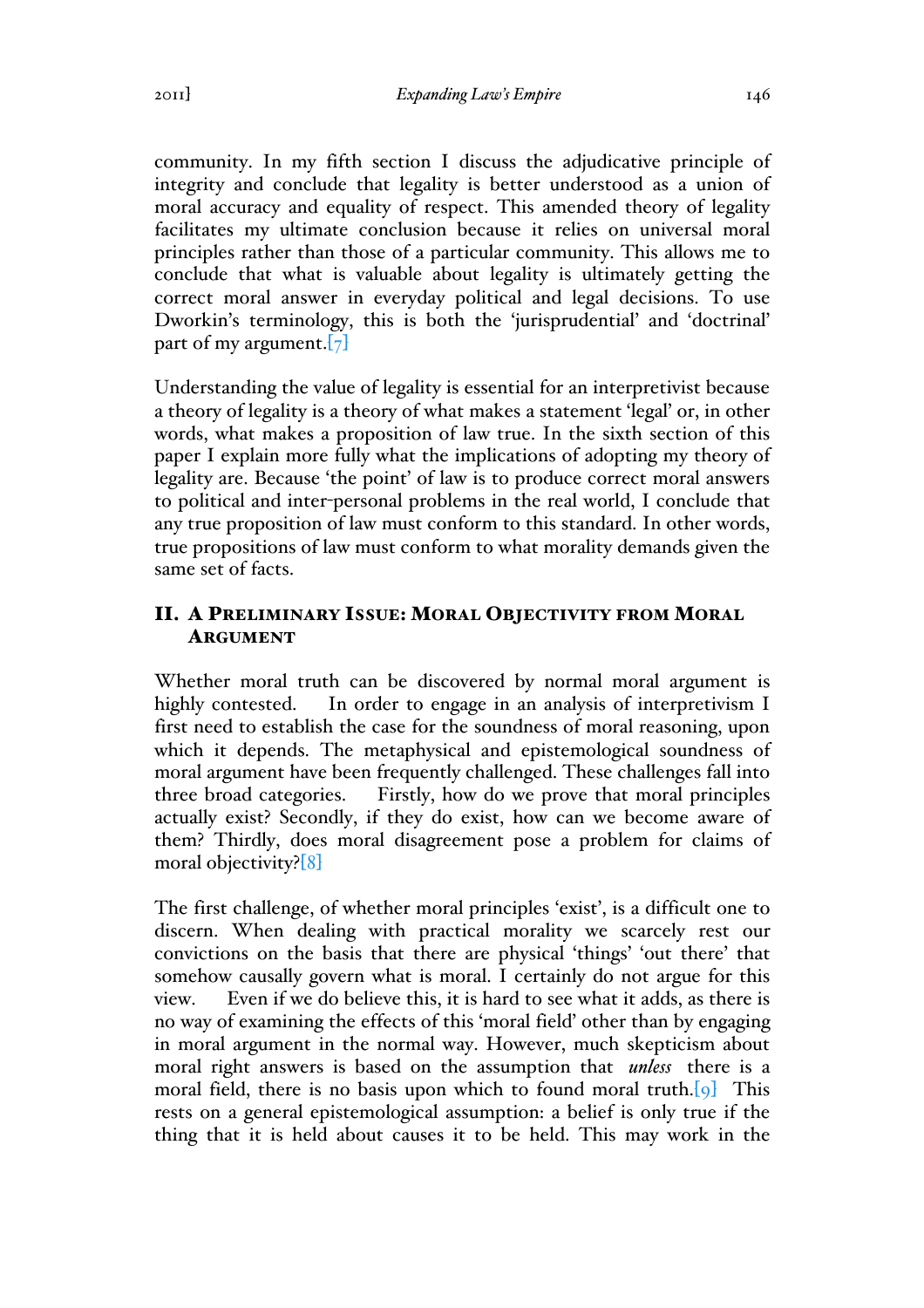natural sciences. I believe that water boils at one hundred degrees centigrade because water boiling at one hundred degrees centigrade causes me to. This clearly is not the case for a moral belief; there is no perceivable quality of 'wrongness' that jumps out of the act of murder for example. However, we have no reason to rule out moral objectivity on the basis that we cannot discover a causal relationship of this kind. For one thing this general epistemological position fails its own test.[10] There is no perceptible cause of the belief that beliefs are only true if the thing that they are held about caused them to be held.

It seems to me that the project of seeking to found moral principles in some non-moral metaphysics is a misconceived one. It is relatively common ground in philosophy that no statement about what *is* infers anything about what *should be*.[11] Morality is the domain of what should be. As a result, any statement about what should be must be a statement of morality itself.<sup>[12]</sup> The only meaningful question that one can ask about moral principles is therefore whether they should, morally speaking, be taken to exist. To ask anything else is to assume that bare facts can answer moral questions. Any assertion that correct moral answers are impossible because moral principles do not exist must therefore be taken to be a moral assertion. Such theories therefore self-destruct.

Some philosophers argue that theories of this sort are in fact statements *about* morality rather than *of*morality. This, it is claimed, protects metaphysical refutations of morality from self-destruction. Dworkin argues, quite rightly in my opinion, that this cannot be true. He uses the following example of a four way disagreement, which I adapt slightly to fit better this particular limb of the argument:

"A: Abortion is morally wicked: we always in all circumstances have a categorical reason – a reason that does not depend on what anyone wants or thinks – to prevent and condemn it.

B: On the contrary. In some circumstances abortion is morally required. Single teenage mothers with no resources have a categorical reason to abort.

C: You are both wrong. Abortion is never either morally required or morally forbidden. No one has a categorical reason either way. It is always permissible and never mandatory, like cutting your fingernails.

D: You are all three wrong. Abortion is never either morally forbidden or morally required *or* morally permissible [because moral principles do not exist]." $\left[13\right]$ 

It is clear that A-C are posing moral opinions but what about D? One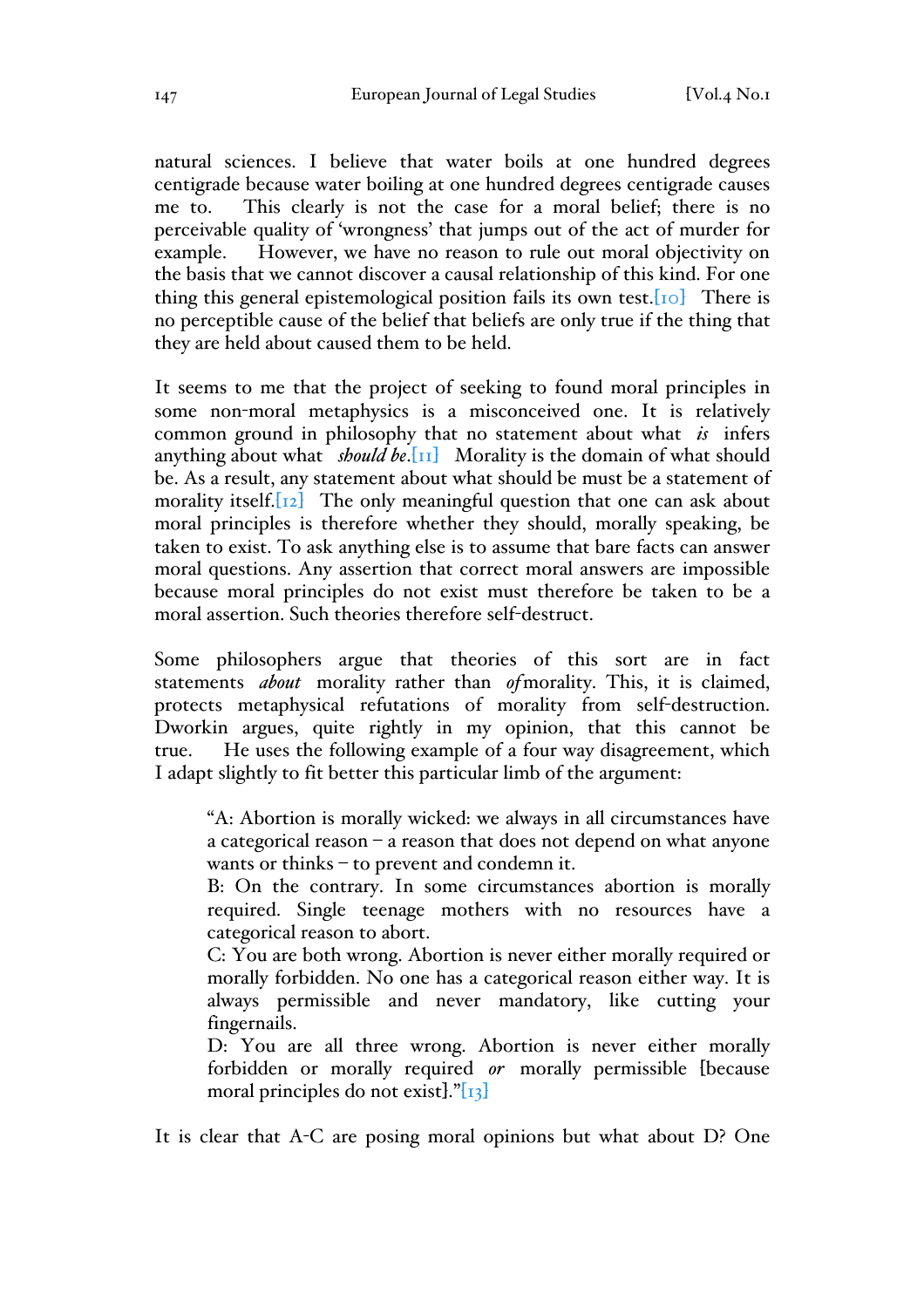point can be made relatively quickly. D is clearly forwarding a *conclusion* that falls within the moral domain. D is expressing an opinion about what*should* be. She is essentially saying that if moral principles are not 'out there', everything is permitted. Justifying permissibility by claiming the absence of 'a moral reason' nevertheless rests on a reason *of some sort*. It seems appropriate to ask, given the principle that no bare fact can necessitate a moral conclusion, what sort of reason could this be? Let us consider an analogous conversation, this time between lawyers rather than moral philosophers:

A: This contract is void because there is no consideration.

B: This contract is not void because there is consideration.

C: This contract is not void because consideration is not part of the English law of contract.

D: This contract is neither void nor is it not void because there is no English law of contract.

Clearly persons A-C are adopting legal positions. Person D is also doing this. Although they seek to express their view of the contract as 'neither void nor…not void', the fact still remains that they think it non-binding. This is because the implication of there being no English law of contract is that no contracts in England can bind. The assumption that rests behind this is that only a law of contract could justify English contracts being of binding force. Theories such as this are substantive legal positions.

Returning to the moral disagreement considered by Dworkin, it becomes clear by analogy that position D is a moral position in that argument. To adopt a normative conclusion within the moral domain on the basis of a justifying reason is to forward a moral argument. The moral element of that reason here is that in arguing against moral truth, D is forwarding an argument that in order to adopt a valid moral position, moral truth must be possible. This is a particular example of a very common moral argument; that 'ought' implies 'can'. There is nothing purely factual about such arguments; they cannot be considered 'non-moral'. When one justifies a conclusion about what ought to be the case with a reason that purports to uphold that claim, one is making a moral argument. Once we accept the impossibility of making statements *about* morality that are not moral statements in themselves, it is clear that this sort of scepticism cannot escape self-destruction.

A further argument follows from this. If all forms of moral scepticism are themselves moral arguments then it follows that they are arguments for the proposition that it is morally good that there are no objective moral answers. Putting aside the self-contradiction in this statement, it seems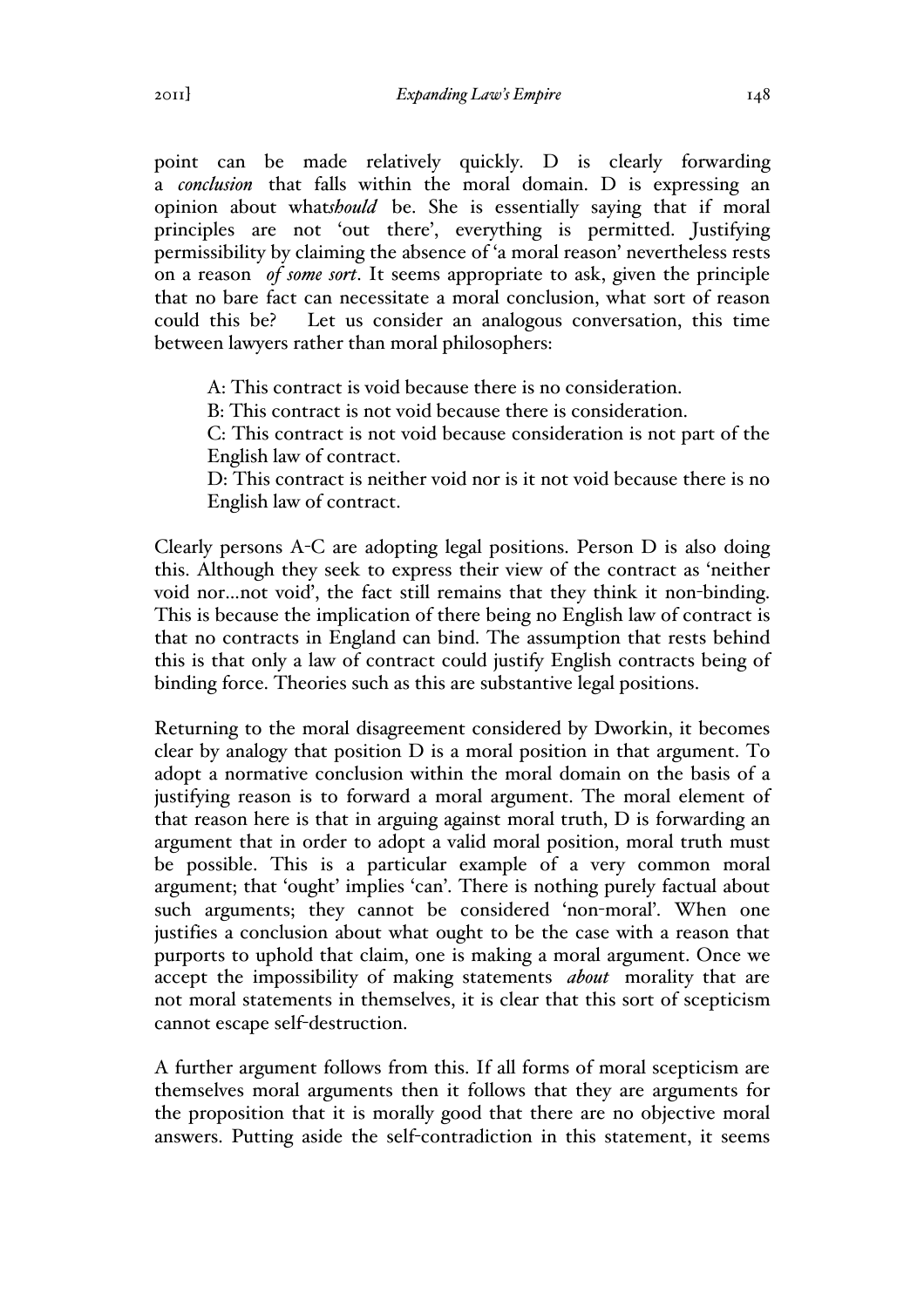highly unlikely that the best available moral interpretation of morality is one in which answers cannot be reached. Therefore a powerful moral argument exists in favour of the moral objectivity I argue for in this section. It is *morally good* that a method of investigation exists that allows us to discover moral truth.

The second challenge is by far the more interesting. On the fairly safe assumption that morally correct answers can exist, we have to ask how we may reach those answers. The response to this epistemological question is implied in my analysis of the metaphysical objection I have just addressed. One proves that one has reached the correct moral answer through adducing an argument as to why that is the case. If I want to justify my views on same sex marriage for example, I provide a case for a particular application of certain moral principles. If these principles are themselves questioned, I must justify why I believe they are sound in themselves. If I can defeat any possible objection that may be raised with reasons that I honestly believe in, rather than obfuscating rhetoric, I have defended my claim and proved that my beliefs about same sex marriage are sound, or if you prefer, that they are 'true'.

Those who wanted some logically complex 'box-ticking' or criterial answer to this epistemological question will no doubt be disappointed. Yet it is difficult to see why they should be so. Outside the realm of pure mathematics and formal logic, we require no such stringent proof of the truth of our assertions. In the natural sciences I assert the truth that water boils at one hundred degrees centigrade by presenting evidence of that fact. If there suddenly emerges new evidence that water does not boil at that temperature, but rather at one hundred degrees Fahrenheit, then my conclusion is sensibly taken to be false. It seems to me that the principle that a conclusion is only sound in the natural sciences when supported by irrefutable evidence is not so different from the moral principle that a conclusion is only true when supported by an irrefutable argument. Both questions require a type of investigative process uniquely suited to pursuing truth within the field that they are raised.

It is admittedly true that an epistemology of morals rests on the conviction that sound argument is the appropriate method of determining moral truth. However, an epistemology of natural science likewise relies on the conviction that sensory perception of the natural world forms an effective basis for claiming truth about that world. The strength these convictions share is that they are integrated into the domains in which they are made. It is empirically supported that sensory perception of external events forms a sufficient basis for claims of truth about the natural world, through the understanding of phenomena such as light and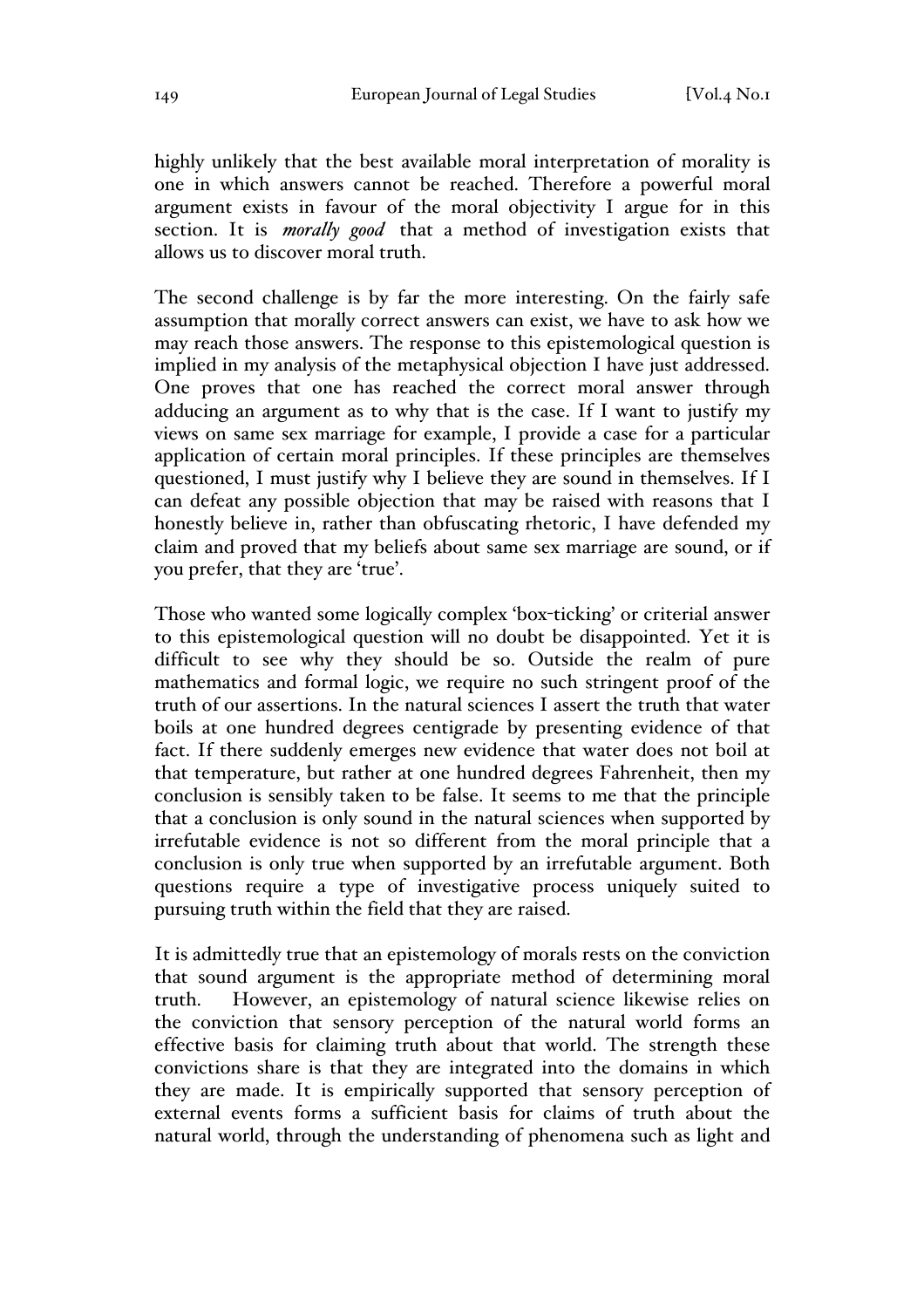neurological activity. Likewise, it is a sound moral argument that sound argument forms sufficient grounds to believe a conviction to be true. Both these epistemological theories are theories *about* truth in the domains to which they pertain, but they are also theories *of*those domains. This is a type of circularity of course, but a circularity that is more indicative of soundness by virtue of its all encompassing consistency, than of fallacy.

Next we need to consider whether disagreement poses a theoretical bar to this epistemology. The assertion goes something like this: we might accept that irrefutable arguments render a moral position true, but doesn't moral disagreement indicate that this is never in fact possible? Before answering this question we need to make two distinctions. The first is between good faith and bad faith disagreements. The second is between uncertainty over an issue and the indeterminacy of that issue.

In the event that the disagreement is in bad faith, it should come as no surprise that moral objectivity is not threatened. I can argue fiercely that abortion is categorically wrong even if I believe it to be permissible. All I am doing is producing words, much the same as a scientist who swears that water boils at one hundred degrees Fahrenheit despite evidence to the contrary. In much the same way we can discount all those moral opinions that are manifestly stupid, unthinkingly held, or self-contradictory.

Firstly if a moral opinion is deeply counter intuitive and seemingly baseless, such as the belief that human suffering is morally irrelevant, then the mere fact that it is posed offers no threat to objectivity in morals. One might as well claim that science is under serious epistemological threat from creationism. One of course needs some criterion for determining whether something is ridiculous in that way. The one that recommends itself immediately is asking whether a right minded person could be convinced of the proposition, even if it formed part of a consistent moral theory. In any event, such beliefs are uncommon to say the least and so do not go to the core of the disagreement challenge.

A much more interesting type of bad faith moral opinion is that which is unthinkingly held. My father has the fervent belief that people with expensive tastes should not have those tastes supplemented under a morally correct system of distributed justice. This *conclusion* may well turn out to be correct upon examination. However, as a moral claim it is epistemologically worthless without critical examination of the reasons behind it.  $\begin{bmatrix} 1 & 1 \\ 1 & 1 \end{bmatrix}$  In a recent discussion over dinner my father confessed to having failed to consider an analogy between those with parentally nurtured and inescapable expensive tastes and those with physical disabilities.  $\begin{bmatrix} 15 \end{bmatrix}$  He refused to examine the soundness of the proposition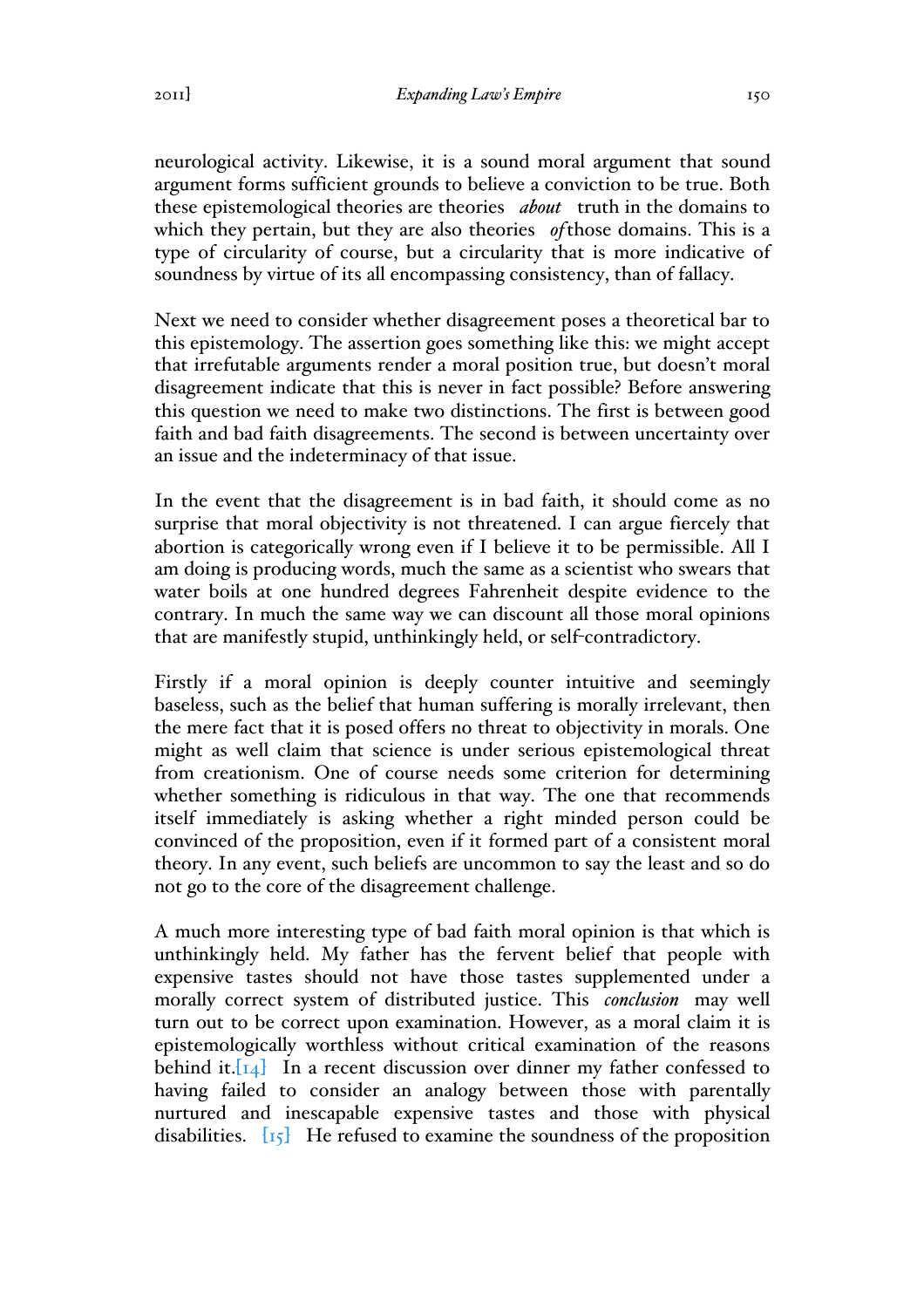however on the basis of a gut reaction. This can scarcely claim to be an epistemologically thorough stab at moral truth. This is so because moral propositions are true only by virtue of the argument that supports them. Unlike a bare fact, which could be sensibly understood to be independent of a method designed to investigate it, a moral proposition is metaphysically intertwined with the argument that proves it. To put this in crudely metaphorical terms, the moral proposition *is* the argument that justifies it. In the domain of morality the line between epistemology and metaphysics is blurred, if indeed it exists at all. $[16]$ 

This sort of bad faith argument also falls foul of the straightforward moral argument for moral objectivity I outlined above. If we abdicate our moral responsibility to pursue the truth by justifying our beliefs, then we can no longer attest to the positive metaphysical claim that accessible moral truth exists for good moral reasons. In this way the epistemological is linked again to the metaphysical. The existence of morals and our capacity to understand them form part of an inter-dependent web of conviction.

This leads on to the final type of bad faith moral opinion: the selfcontradictory conviction. This can take two forms. The first is where a belief contradicts itself in a simple sense. An example of this is a rejection of human dignity. I cannot consistently maintain the proposition that my life is objectively important because it is mine, but that yours is not because it is not mine. In order to justify the objective importance of my life with any reason other than the mere fact of personal preference, which is a purely subjective reason, I will have to appeal to the valuable characteristics of my life. These include concepts such as autonomy, dignity and uniqueness. Once I have done this however, my failure to identify the same qualities in your life opens me to self-contradiction.

The second type of self-contradiction is where a moral belief is internally consistent but is inconsistent with some other conviction that an individual purports to hold alongside it. $\left[\frac{17}{2}\right]$  For example, I cannot consistently maintain that even if racism is biologically pre-determined it is still wrong and at the same time view homosexuality as wrong on the basis that it is 'unnatural'. $[18]$  This is because the premise of one argument rests on the priority the moral dignity of autonomous individuals holds over bare fact, which is exactly what the other argument opposes.

Contradiction invalidates moral opinions for two reasons. Firstly it is indicative of bad faith belief in the second sense; it exposes a failure on behalf of the individual to examine their views. This abdication of moral responsibility constitutes an immoral (or at the very least amoral) approach to moral argument and therefore is a non-starter epistemologically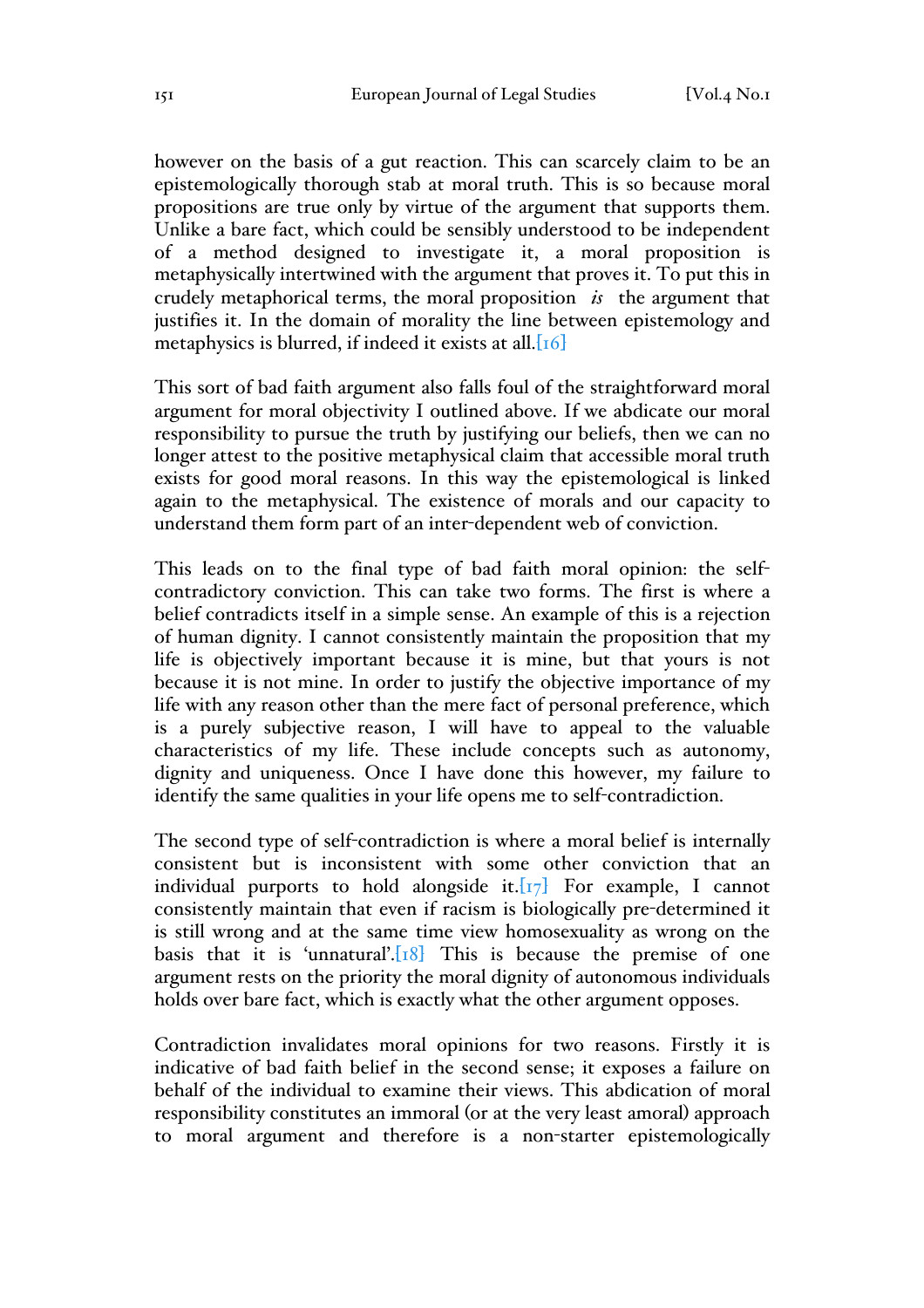speaking. One cannot justify moral truth if one is not aiming to. Secondly, the contradiction alone demonstrates that the understanding of principle that such a moral opinion is based on is an incomplete understanding. If an account of principle contradicts itself, then it is illogical. To claim that 'A therefore B' and 'A therefore not B' renders one of those statements false by definition. This holds whether the contradiction is express or implied. I have given several examples of contradicting moral claims already, both of the 'lower level' (such as the egoism and homosexuality examples) and of the 'higher level' of the moral epistemological claim that 'no moral opinions can be true (except that one)'. Both fall foul of the same logical principle and are invalid as a result.

That covers bad faith disagreements. If disagreement on a particular issue still exists even after all these thresholds have been passed, we are faced with a situation where two individuals (or perhaps one individual within themselves) have reached an argumentative deadlock. There are two explanations of such a possibility. On the one hand the issue is uncertain; on the other it is indeterminate.  $[r_9]$  Uncertainty is relatively easy to understand. Anyone who takes moral problems seriously will have encountered uncertainty at some stage. We may be unsure, for example, whether euthanasia is justified as an assisted autonomous act, or morally forbidden as an act of murder. However, such uncertainty cannot be taken to disprove the epistemological soundness of moral argument. That would be analogous to arguing that uncertainty over the existence of Higgs Boson particles serves as a disproof of the investigative methods of physics.[20] Uncertainty alone cannot amount to a positive case against an investigative method that otherwise seems to fit a domain well. Indeed, if uncertainty never existed, there would be no need for investigation in the first place.

Indeterminacy purports to be a somewhat more serious claim. If a moral issue is indeterminate then there is no answer one way or the other. One example raised by Joseph Raz is the ethical choice between a life dedicated to music and a life dedicated to the law. [21] It is a relatively popular view that these two lives cannot be compared in any meaningful way. This cannot, however, disprove moral objectivity. If a situation arises where no argument can be made to show why option A is better than option B, the moral answer is highly likely to be: 'Do either A or B'. This is not a disproof of moral objectivity, rather it assumes it.<sup>[22]</sup> As a result a positive argument for moral indeterminacy must be made in each case. Such an argument will likely be very difficult to make in hard cases because they already suffer from uncertainty. Where there is genuine uncertainty, something that requires a positive moral argument cannot be merely assumed. $[23]$  This therefore creates no problems for the account of moral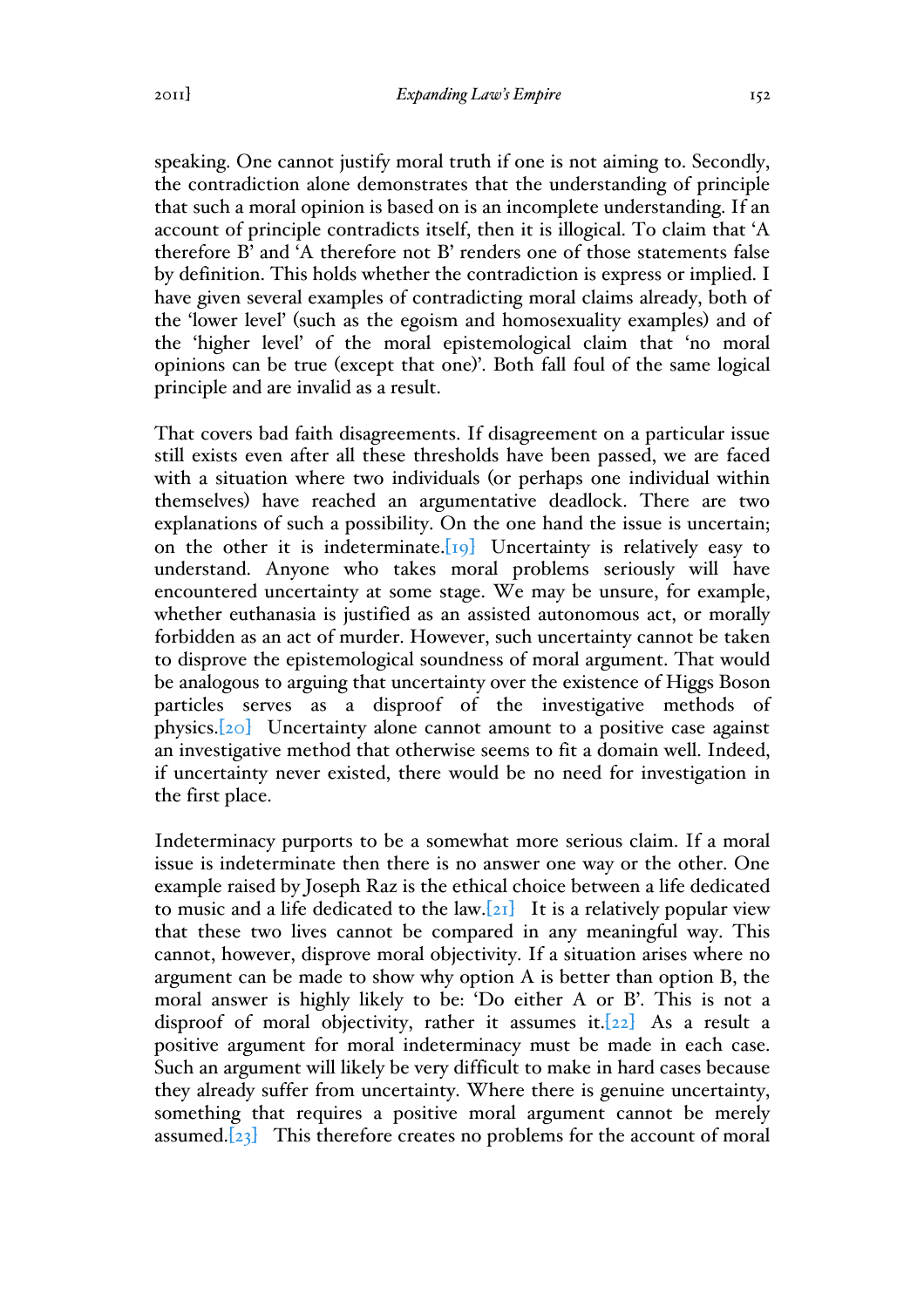truth I have developed.

## III. SETTING OUT INTERPRETIVISM: MORAL REASONING AS PART OF LAW

In this section I set out the interpretivist position on how one discovers the law of a particular legal system. I will present Dworkin's argument that we need to identify the moral principles that justify our political practices rather than simply looking to agreed sources of law. I also set out the exact role principles hold in legal argument under interpretivism as an argumentative precursor to my discussion of legality.

Dworkin famously argued that principles play an important role in legal argument. Firstly he presented doctrinal evidence, citing a number of cases in which we can observe principles being used. $[24]$  Secondly he argued that such principles are logically distinct from rules on the basis that they have a dimension of 'weight' rather than requiring 'all-or-nothing' application. $[25]$  By this he meant that a rule provides an answer for every situation in which it is engaged. For example, 'in chess bishops must move along diagonals' leaves no room for exceptions. One either does or does not apply it. Exceptions are included in the rule itself: a rule with exceptions is merely complex. $[26]$  This is because what constitutes a rule is a matter of form. A rule is a rule if it sets out when it applies, how it applies and what the result of its application should be. The content of the rule is irrelevant to identifying it as a rule. Principles are different; their application is dependent on their substance. $[27]$  A principle will only apply if it contains something of value, morally relevant to the particular problem being faced.[28] The result of this dependence on substance is that a principle does not direct action in the same way a rule does, but instead suggests a potential outcome based on the merit of its substance.[29] A good way to unpack this is to think of a principle, such as 'people who do wrong should be told why', as including a 'but for' clause. This might be written as: 'people who do wrong should be told why; *unless* any other relevant moral considerations should prevent it'. The element of weight comes in when two principles interact. Imagine our example principle comes up against a competing principle, that of 'ignorance is bliss'. In deciding whether to tell my child that shaking the bag with his goldfish in is wrong because he will kill the goldfish, I have to 'weigh' the respective merit of maintaining my child's bliss against the value of his moral education. This is a question that can only be answered by considering what I find valuable about these principles and, as a result, what the outcome should be. There is nothing about the form or substance of these two principles that directs me one way or the other without such consideration. However, when I have made the decision we might be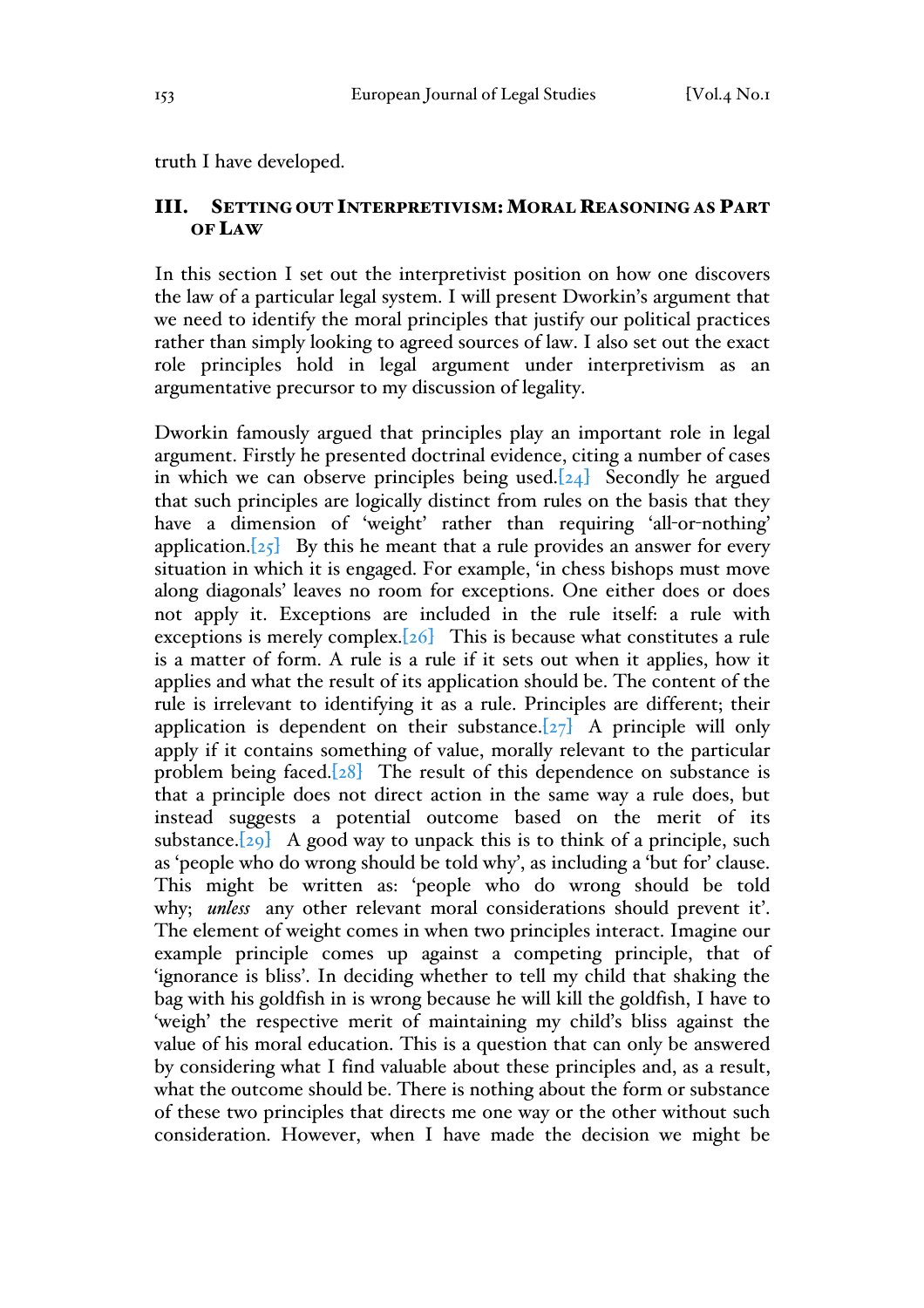tempted to phrase my conclusion in the form of a rule so that, if the same problem comes up again, I can quickly determine the solution.[30]It should come as no surprise to the discerning reader that this reasoning process is more or less identical to the moral reasoning method I defended in the previous section.[31]

Dworkin suggested that we have to engage in principled argument in hard cases because only by considering what is valuable about the law can judges apply it to new sets of facts. In other words, when the rules 'run out' one must look to why those rules are there in the first place to determine how they should be extended. However, the truly innovative element of his argument was to say that this was not an act of law making, but rather one of application. We are applying the law, he says, when we draw moral conclusions based on the principles that justify the law. This means that 'the law' is the underlying moral theory that justifies legal practices. $[32]$ 

H.L.A. Hart disputes this analysis of principles in his famous *Postscript*. Hart's contention was that a principle is merely a rule that has not had all its exceptions accounted for. In other words, when we rely on principles, we are merely applying unspecific rules. $[33]$  He argues so in response to an inconsistency in Dworkin's early work in which the latter argues that whilst rules are all-or-nothing, the *rule* in *Riggs v Palmer*was outweighed by the principle that no one should profit from their own wrongdoing. $[34]$  The reason Hart saw inconsistency here was admittedly a failure of Dworkin's, but a failure of expression rather than reason. What Dworkin should be taken as arguing is that the principle supporting the rule in *Riggs*, not the rule itself, was being weighed against the principle that no one should profit from their own wrongdoing. The statutory rule was an expression of that principle, which presupposed the superiority of its substance. The rule was not applied at all in *Riggs* because that assumption was false. Hart fails to answer this. He claims instead that *some* principles are identified by their pedigree rather than their worth. $\begin{bmatrix} 35 \end{bmatrix}$  This is of course an avoidance of, rather than an answer to, the interpretivist challenge. Furthermore, Hart fails to provide a reason for why pedigree matters in some cases but not others. If we are to require obedience to particular legal decisions based on their pedigree, we must provide a moral justification for the importance of pedigree. When it comes to deciding whether we depart from precedent or restrain ourselves, we must engage in this moral debate. This is exactly what interpretivism asks us to do in the first place: find out what is valuable about the law in order to make a judgement about what the law requires. We gain nothing by framing this question as whether adhering to the doctrine of precedent is good or bad, because asking whether the law requires us to adhere to it involves exactly the same questions. Since legal practice includes this sort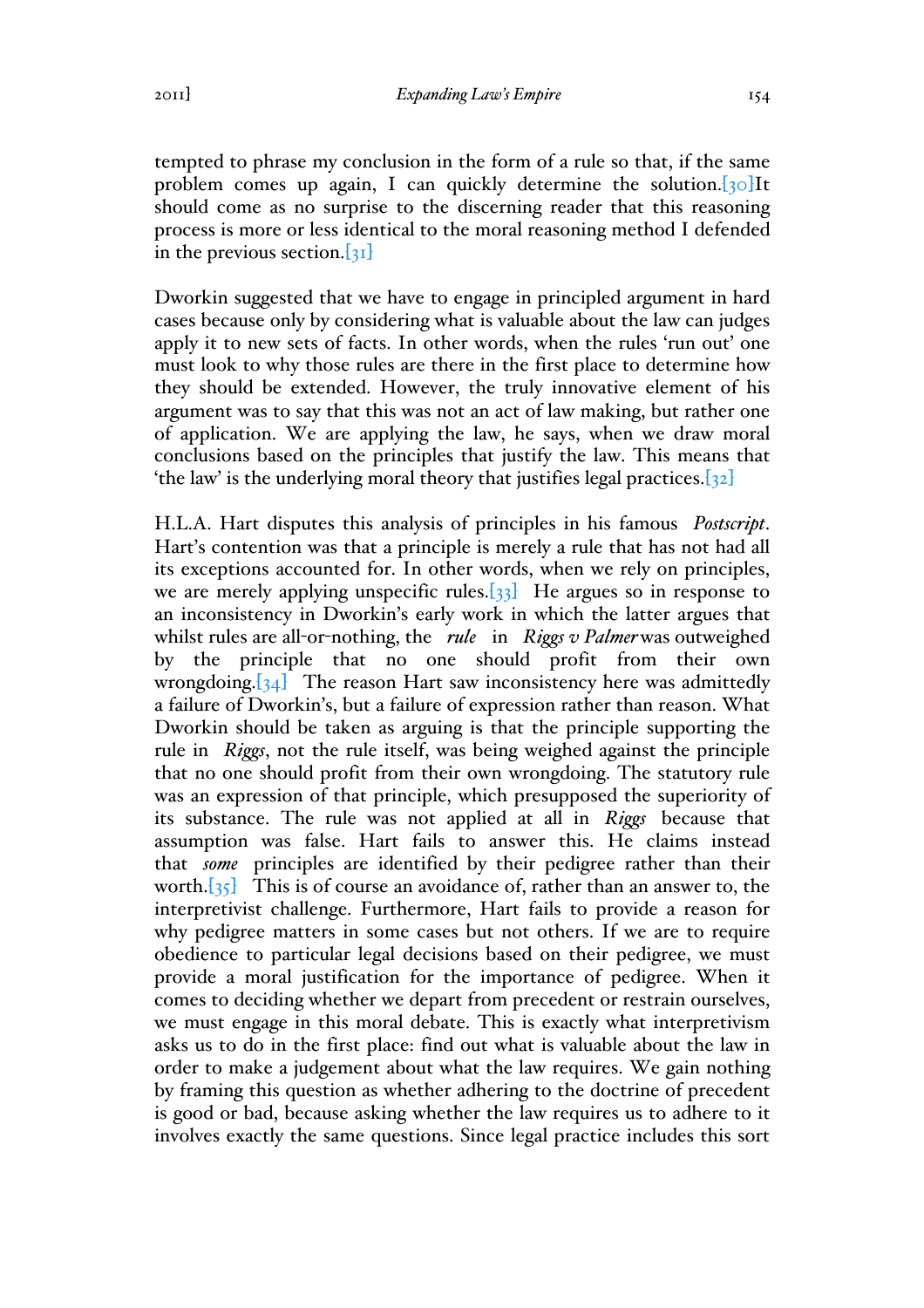of argument all the time, why would we over-complicate things by considering such matters to be extra-legal?

Responses to this have been few and far between. Joseph Raz has argued that principles are not included or excluded from the law but rather 'nonincorporated'.[36] The meaning behind this is puzzling. Clearly Raz cannot mean that there is some half-way point between inclusion and exclusion; 'non-incorporation' cannot be a third logical option. A principle is either part of the law or it is not. To argue otherwise would be to commit to a view whereby even the most obvious hypothetical conclusion about the easiest case would not be law, even if it was patently obvious that any judge would rule that way. If a legal principle explains legal paradigms and sits well with one's legal theory then it is simply part of the law. If it does not, then it is not. Alternatively, Raz might be taken to claim, as Dworkin seems to think, that a judge can make decisions in accordance with the law but not about the  $\text{law}[\overline{37}]$  An example he uses is the First Amendment of the United States Constitution which requires judges to make moral judgements about free speech without giving those judgements legal status.[38] I find this distinction unhelpful. Judges are part of a social system designed to regulate human behaviour. There is nothing qualitatively, in terms of a judgement's normative force, to be distinguished by holding the moral elements to be non-legal. Perhaps Raz postulates that moral judgements of this kind do not have the same precedential value or do not command the same duty to obey. Given Raz's normal justification thesis I find this difficult to believe: he is genuinely concerned with the moral substance of the law. $[39]$  This seems to reduce his objection to one of terminology. He has decided what counts as 'law' before taking account of the intricacies of practice and applies this *a priori*taxonomy to it. This might be instrumentally useful, but this is not an essay about the instrumental value of legal positivism. $[40]$  However, we can conclude that given that moral principles form a core part of our legal practices, such taxonomy cannot help us understand those practices, and merely serves as common terminology for discussing them. Perhaps this is a worthwhile pursuit, but it is not the one we are engaged in here. When examining interpretivism we are concerned with whether moral reasons are determinative in legal *reasoning*.

We have seen that under interpretivism principles play a justificatory role in legal argument, telling us what is valuable about the law. We have also seen that they are part of the law, in that recourse to principles is necessary to answer difficult legal questions. We must now ask whether certain moral reasons have a monopoly on legal reasoning. If that is the case then legal systems can only be reasonably viewed as a truncated version of morality. What we are interested in is not whether there are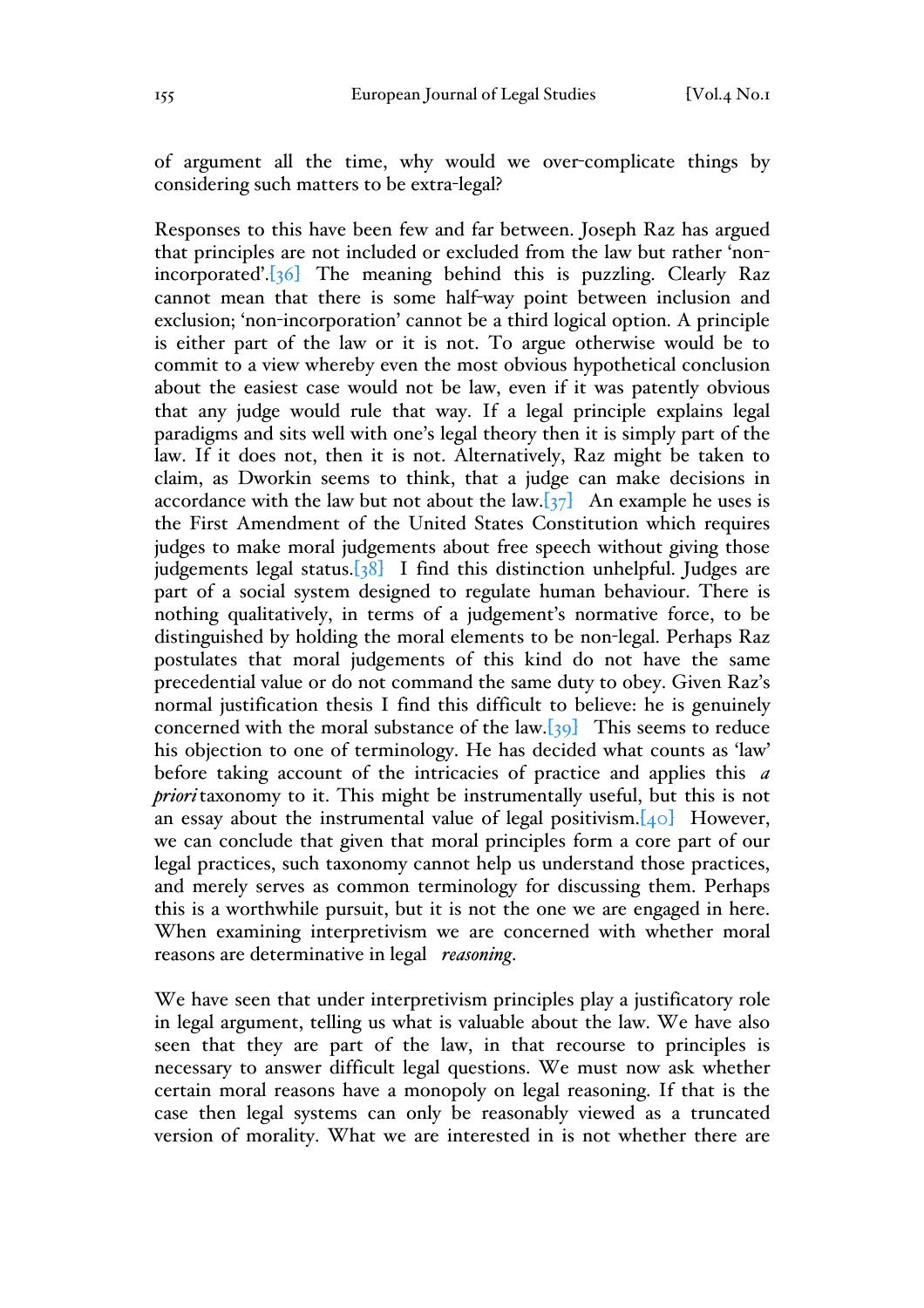2011] *Expanding Law's Empire* 156

certain moral problems that the law will never deal with, as this is a factual, rather than conceptual question. What concerns us is whether certain moral reasons have such a monopoly on legal reasoning that they operate to exclude others that should be taken into account under normal moral reasoning. In order to do this I will examine the prevalent interpretivist theory of legality, law as integrity, in the sections that follow.

## IV.INTEGRITY AND EQUALITY OF CONCERN AND RESPECT

Law as integrity is a value, rather than a truth conditional rule or positivistic test, and as a result can be the subject of reasonable disagreement. A very basic definition of political integrity is that it is the value of a community personified treating its members as being worthy of equal concern and respect through consistently applying its own conceptions of justice and fairness to them. In this section I will analyse "equality of concern and respect" (hereafter equality of respect) and examine the relationship between that value and the general principle of consistency developed above. This exercise will allow us to pinpoint what is valuable about integrity and make some conclusions about its alleged status as a value. This, in turn, will further our understanding of legality.

Equality of respect can sensibly be seen as a moral value. It is the notion that people should treat each other as being of the same value as human beings without discriminating on the basis of irrelevant characteristics. $[41]$  To use Dworkin's example, whether the year in which someone was born was an odd or even number should have nothing to do with whether or not that person's choices should be respected. $[42]$  Respect itself is a complex concept that includes taking into account someone's best interests, opinions and autonomy. It is rooted in reciprocity and requires one to treat another as one would wish to be treated in their position with their characteristics. A relationship based on mutual respect is not reciprocatory in the way an agreement to further mutual interests or benefit is. The parties do not do so out of desire for personal gain. Equality of respect is an altruistic value because it requires one to respect others because they deserve to be respected. Historically the value is deeply rooted in the Kantian notion of the 'kingdom of ends'. $[43]$ 

Equality of respect is formal only at the level of the respect afforded; it is a deeply substantive theory of equality at the applied level, requiring treatment to suit the individual needs of the object of respect. Dworkin's argument that the disabled enjoy fewer personal resources as a result of their disability and that such inequality is worthy of compensation is an excellent example of this. $[44]$  The equality arises from applying a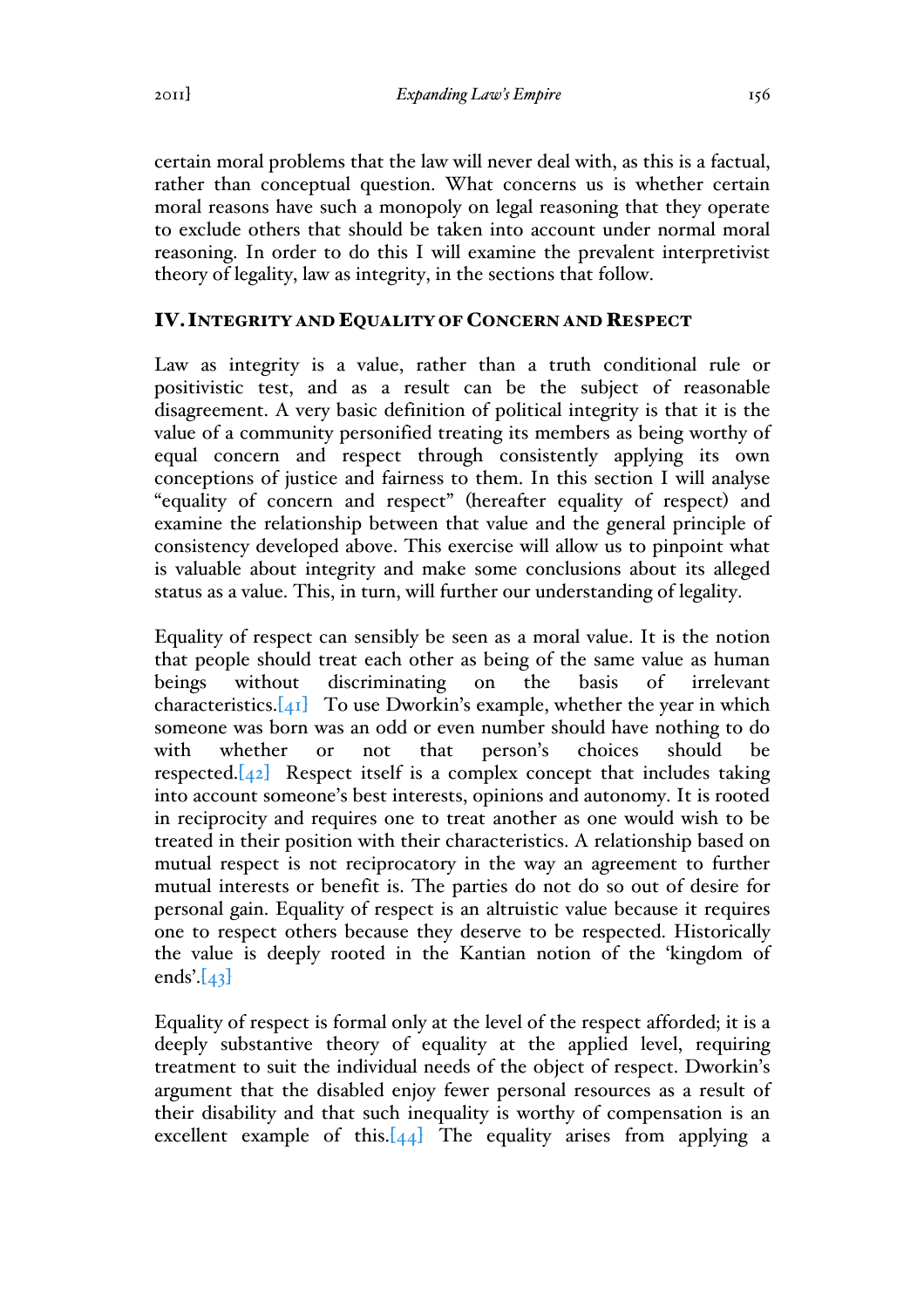consistent network of correct moral values to all people so that they receive the treatment they deserve.

Integrity flows directly from equality of respect in conjunction with interpretive methodology. Given the facts of a particular legal system, integrity requires a reading of those facts that best complies with equality of respect. $[45]$  I will discuss the notion of 'the facts of a particular legal system' later but for now it serves to note that all the moral work of integrity is done by the separate value of equal respect. This has a particular manifestation in the requirement of consistency. Integrity's insistence on interpreting the law consistently comes from the requirement that people should not have different principles applied to them, or the same principles applied differently, for arbitrary reasons. Of course, the upshot of this must be that if departing from past practice actually furthers equality of respect then integrity requires it. $[46]$  To argue otherwise is argue on a basis other than equality of respect and thereby rob integrity of its basic moral force. The conclusion that consistency is important only because substantive moral reasons make it so adds a further dimension to its epistemological function and is of paramount importance for us. As Gerald Postema puts it, we might be 'morally required to follow immoral principles'. $[47]$  I will examine this seeming dichotomy in my final section but it suffices to conclude at this stage that moral reasoning is engaged at all levels of this theory of legality. Furthermore, any argument against law as integrity's moral justification must be an argument that shows true propositions of morality sometimes conflict with equality of respect. Given the deeply abstract and altruistic nature of this value, such an argument will be very difficult to make.

Dworkin defines integrity as a distinct political value that 'sits between' fairness (defined as the correct method of organising a political system) and justice (defined as the correct outcomes of political decisions). $[48]$  Stephen Guest disputes this clear separation by arguing that equality of respect is the foundational value of justice, fairness and integrity, which serves to tie all three together.  $[49]$  He claims that we can only understand justice in particular by appealing to the idea that we should afford equal respect to individuals. $\overline{[50]}$  Whether this is all that justice rests on, or whether notions like punishment play a role on a similar level of abstraction, doesn't matter for our present discussion. Certainly it seems very difficult to conceive of a workable conception of justice that isn't committed to some conception of equality of respect. This suggests that integrity itself is either indistinct from justice in all essentials or is merely a theory of applied justice and fairness. $\overline{[51]}$  This bodes well for the ultimate conclusion of this paper, as applied morality is still morality.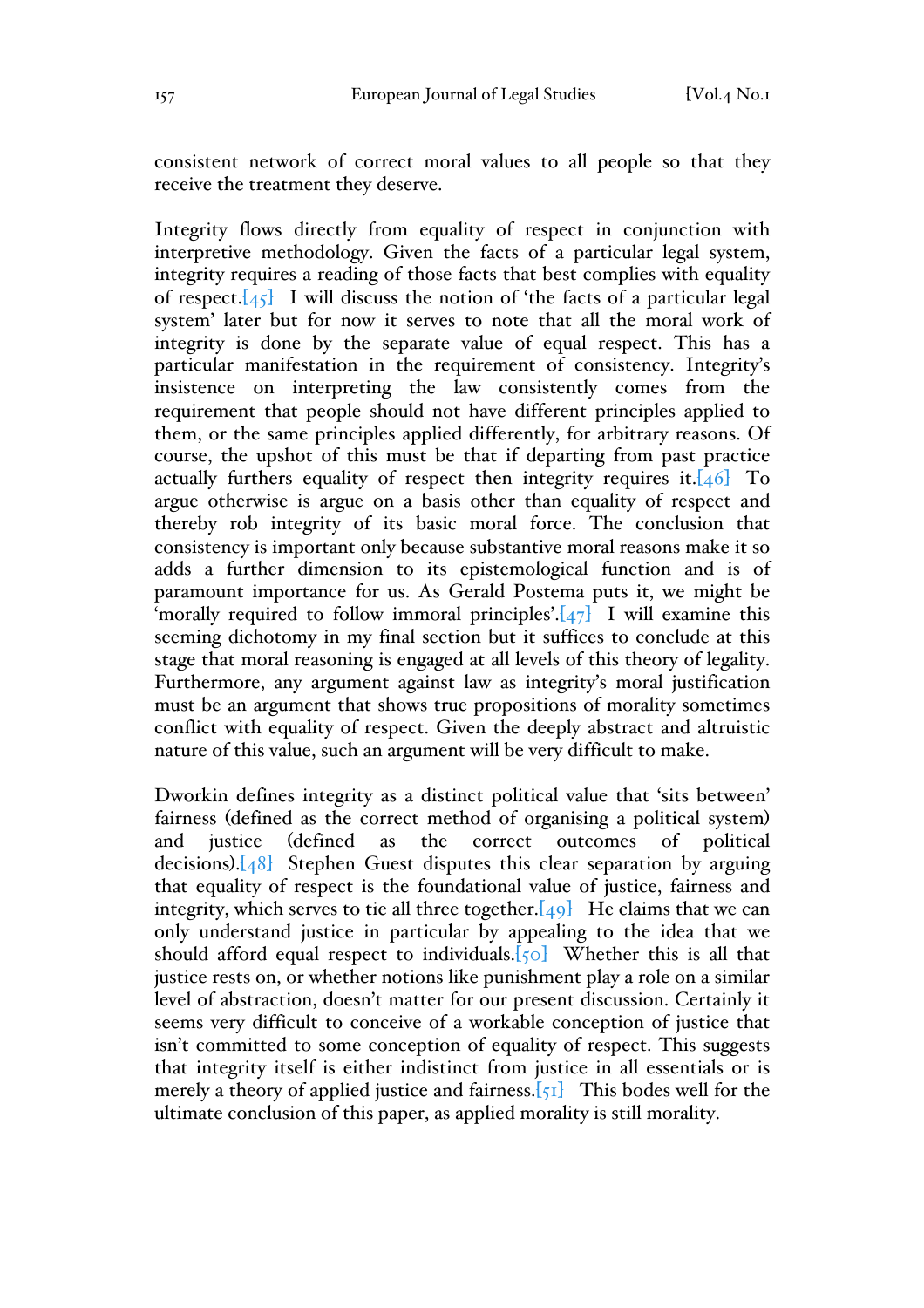## V. INTEGRITY AND COMMUNITY

Integrity as I have discussed it so far has been reducible to a moral justification for consistency based on equality of respect. For Dworkin, however, an important aspect of integrity is its relation to the political community, which he takes to be the nation state. This is where law as integrity starts getting complex, because we move from talking about the values of equality, justice and fairness to talking about a particular community's conceptions of them. Law as integrity argues that in discovering the content of the law one must look to the principles that best justify the particular practices of an actual community. These principles, when considered together, indicate a particular conception of justice and fairness held by that community personified. $[52]$  Integrity demands a uniform application of that conception. $\begin{bmatrix} 53 \end{bmatrix}$  Dworkin argues that law as integrity so defined is the best justification going for political legitimacy. $[54]$  In this section I consider what, if any, moral weight is generated by the fact that such principles belong to the community. This is important because if the fact that the principles we apply come from our community is determinative of their legal validity, my thesis would appear to be a non-starter.

Dworkin describes a 'true' political community as generating political obligations in the same way that more familiar associative communities such as families or friendship groups do. These latter groups are held to produce*pro tanto*moral obligations on the basis of being a member of that group rather than for reasons of consent or general duties of justice.<sup>[55]</sup> For Dworkin only 'true' communities create obligations of this kind and in order to be considered such they must first be 'bare' communities in some identifiable social sense.  $[56]$  The conditions for a 'true' community are that the relationship is *special* in that it is distinguishable by its particular value from background duties, *personal* in that all members consider the obligations to bind individual members to each of their fellows and for an *equal concern and respect*to exist between the members. This is not a psychological state but a moral proposition; it doesn't matter whether the members of the group feel like this but rather that they should. $[57]$  Dworkin claims that such a community goes hand in hand with obligations to adhere to the principles of the community taken as a whole.[58]

There are several things about this that are not clear. Firstly, as Leslie Green points out, Dworkin fails to provide a detailed definition of a 'bare' community. $[59]$  This might seem a relatively trivial point to an interpretivist, who is concerned with theorising about our normal social practices. However, in the present instant to trivialise this point would be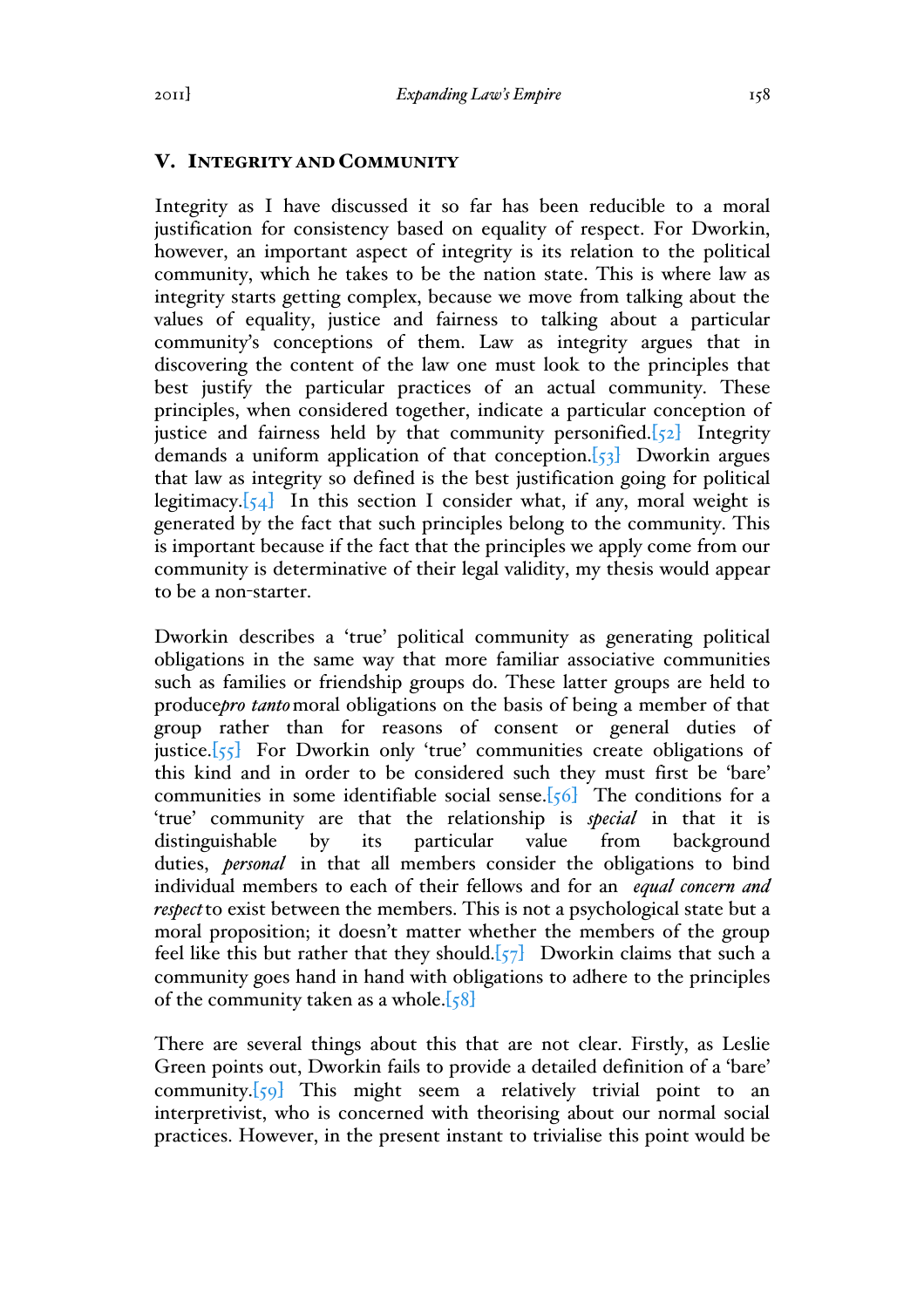a mistake. In Europe this is particularly so given the importance of regional legal systems such as the European Union and the Council of Europe's treaty bodies. In the UK, for example, are principles derived from national legal practices, the practices of all of Europe and/or the practices of the Union? Should this be on economic issues alone or on fundamental rights as well? Furthermore in political communities that have more than one legal system due to federalism or devolution, should we be concerned with the principles of the whole or of its parts? The model of community Dworkin uses seems too simplistic to account for the inter-percolating systems that comprise modern legal practice. In addition, it is becoming increasingly popular in political philosophy to reject the moral relevance of the nation state.[60] Surely we should be making moral arguments about what should count as a community rather than relying on a 'bare' factual filter to shut us off from considering certain possibilities.

The next issue is that there seems to be tension between the requirements that a community be considered 'special' and that its members must have equal concern and respect for members of that community.  $[61]$ Presumably a community's members must have concern as a result of their special relationship in order to create any meaningful distinction between the community and the rest of the world. However, can any understanding of equality of respect be commensurate with such partiality? Isn't the very core of equality of respect vested in universality and impartiality? This seems to lend support to Guest's argument that the core of justice is equality of respect and that integrity seems to be justice diluted. $[62]$  This in turn suggests that legality based on equality in that way should be a universal moral principle and should not take parochial conceptions of justice and fairness as the grounds of law.

This criticism is all the more forceful in light of the importance of moral responsibility to moral truth. $[63]$  It seems difficult to imagine a good faith moral justification of equality of respect that allows differentiation between persons based on their membership of a particular nation. How can I claim to respect people as valuable in themselves if this respect only extends to those who share my nationality? This seems to be a moral argument of bad faith in the ways I describe above. In any event, it seems more appropriate to ground moral justifications of partiality in some other *ethical* thesis, such as the importance of partiality in developing a human's capacity to love deeply and emotionally engage. Of course, such a thesis sits very poorly with the anonymous nature of a political community.

The final problem is that even if we take political communities to be associative in the way that Dworkin conceives of them, that would not give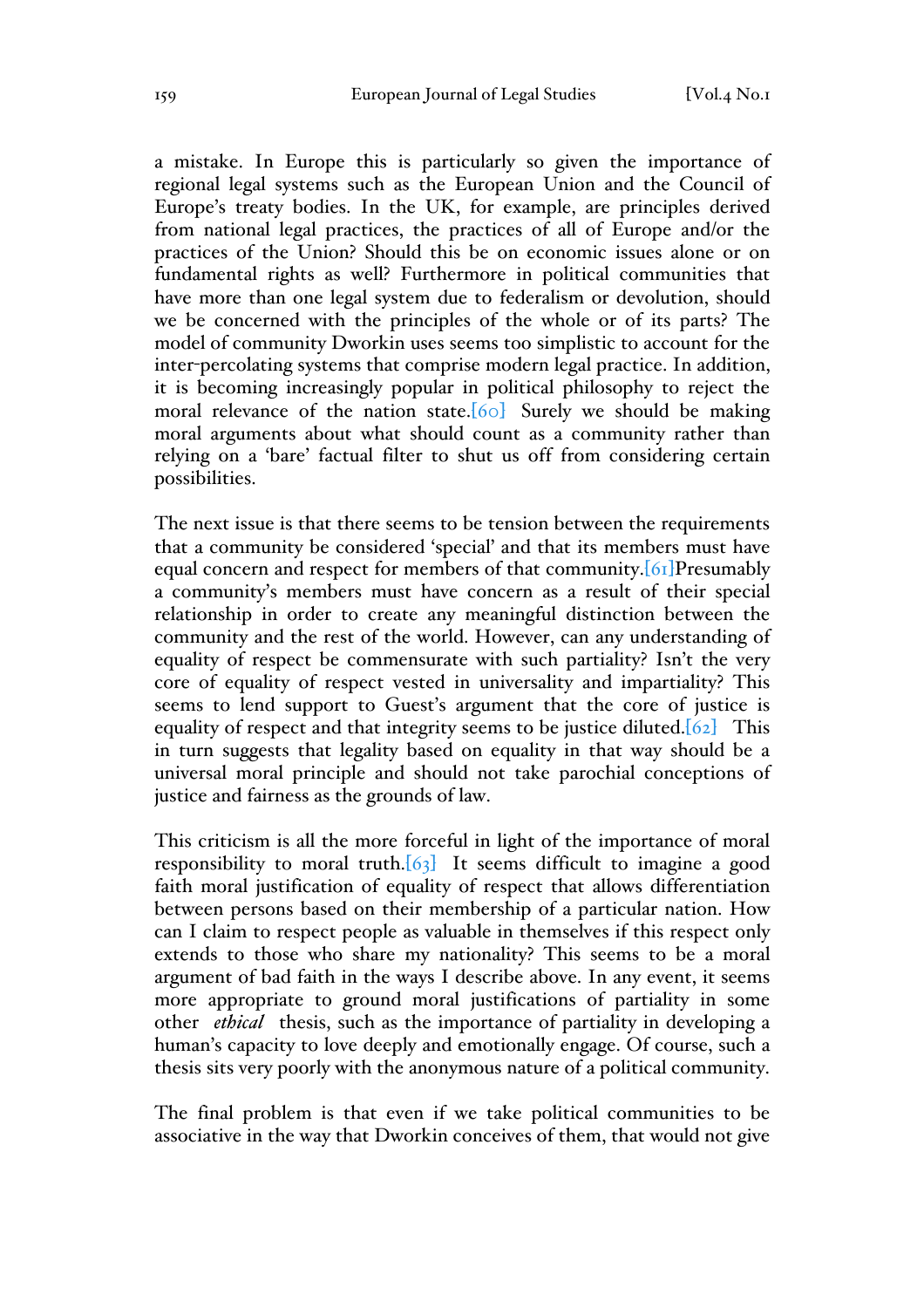rise to a general obligation to obey their commands. Leslie Green points out the initial difficulty Dworkin faces: the moral force of an association depends on the substance of the association itself, rather than the form, because association in abstract has no moral point or purpose like concrete associations such as family or friendship  $do.[64]$  It cannot be the case that any associative community so defined generates moral obligations. Dworkin concedes this in his reply, commenting that wicked communities can generate no such obligations.  $[65]$  That objection cannot take us far however because Dworkin's definition of a 'true' community has a substantive moral element, that of equality of respect. As Stephen Perry notes, this value is the most plausible candidate for providing the intrinsic worth of a political community, a worth that would seem necessary to generate even *prima facie*moral obligations.[66] Nonetheless, given the tension between that concept and the necessary partiality of an association, we cannot use it to defend associative communities as obligation generating in themselves. This is because if the moral force of associative communities rests on a value that, properly understood, requires those outside the community to be treated the same way, then the community adds nothing of moral relevance. We have no moral reason to hold the moral views of our own community as worthy of more respect than those of other groups. As such we have no reason to base our legal system on those principles exclusively.

Green then goes on to dispute Dworkin's example of a community that is otherwise egalitarian but demands that daughters defer to the wishes of their fathers regarding marriage. In this example the requirement is itself unjust but nonetheless well meaning: it stems from an incorrect conception of equality of respect, rather than a failure to hold that value. $[67]$  Dworkin accepts that this would be a case of injustice but still maintains that the community's expectations generate moral force.[68] He concludes that though reasons of justice might require disobedience, the existence of a *prima facie* obligation is evidenced by the regret we would expect the daughter to feel for disobeying her father and the apology he could legitimately expect.[69] Green points out, rightly I think, that this is not evidence of a violated duty of obedience, but rather of a separate obligation to respect the father's wishes or even to respect the community itself.  $[70]$  The crucial point is that it does not contribute to the normative force of the community's decrees because it is overridden the instant a countervailing moral reason of any force is provided. It fails, in other words, to contribute to the overall project of Dworkin's theory of law as integrity, which is to demonstrate the value of legality as the justification of domestic law's coercive power. Dworkin acknowledges this in his reply, going so far as to say that integrity (understood as principled consistency alone) cannot justify a duty to obey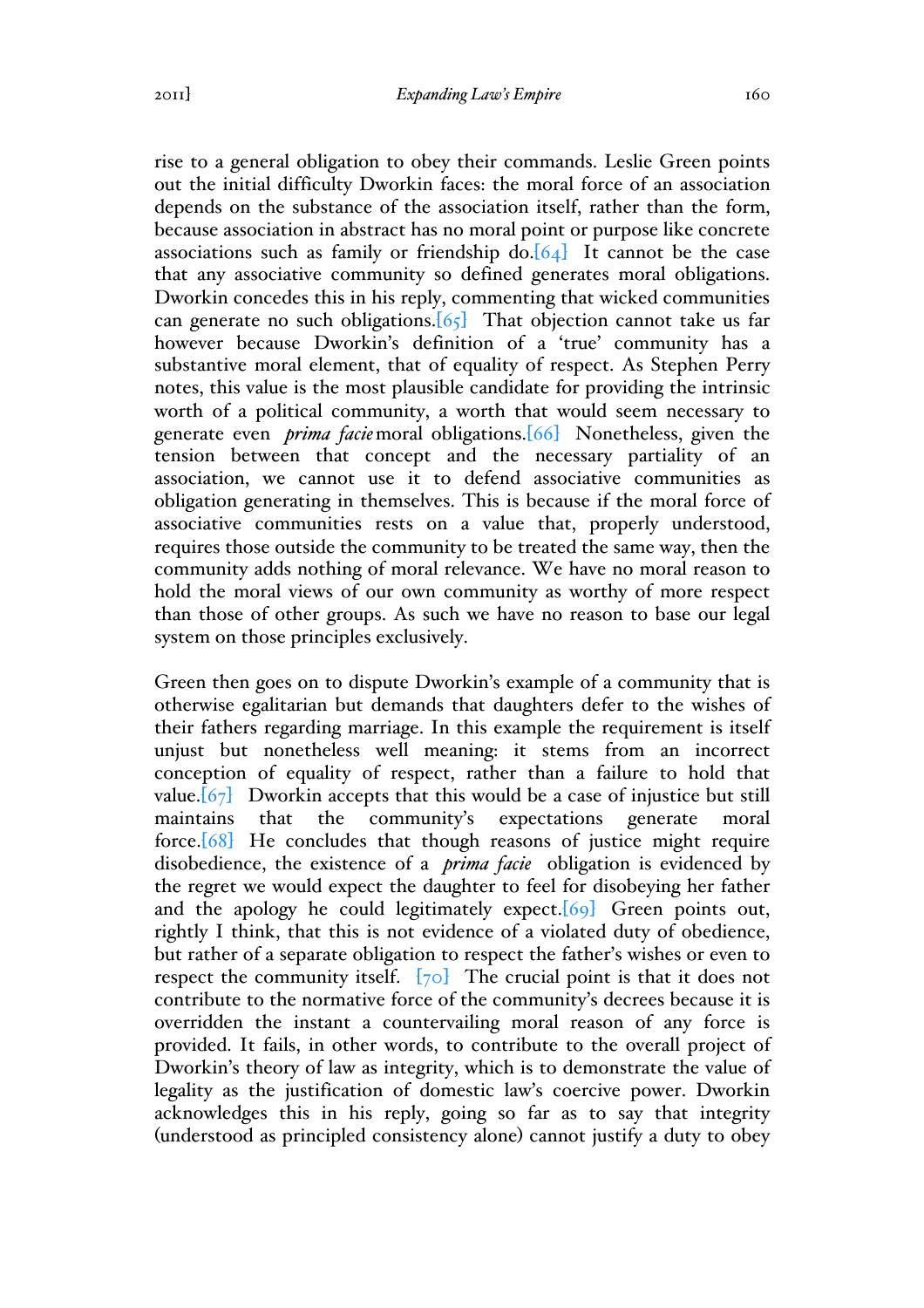the law regardless of its content.  $[71]$  Associative communities can perhaps justify a moral duty to adopt certain attitudes, but not one of obedience. Only genuine moral authority can do that. Indeed attitudes just shy of obedience might be best understood as justified by the universal duty to respect all persons equally, which as we have seen cannot be tied to particular communities anyway.

A final position remains to be considered. Does community produce some sort of non-moral normativity that justifies the binding of people to a partially moral code? Some philosophers, such as Korsgaard, have discussed what 'founds' normativity.[72] Certainly, on the model of moral truth that I have argued for, morality as a normative system needs no further foundation. Given that true moral beliefs *are* the arguments that support them, it would seem to be a tautology to speak of justifying morality; it is like speaking of the need to justify justification. $[73]$  What one has to ask is whether any non-moral justification of normative propositions is possible.

Jules Coleman suggests that we may have 'content-independent moral reasons' to obey the law. $\sqrt{74}$  I find this assertion highly bemusing. Coleman indicates that considerations such as fair play justify obedience to law regardless of content. This displays a fundamental misunderstanding of justification. Treating any old moral reason as justificatory on the basis that it has some applicability to a situation is not how justification works. When examining whether fair play justifies obedience to the law we must consider the countervailing moral effect of the legal proposition we are asked to obey. If we do not then we are guilty of bad faith by explicitly choosing not to assess principles that may be (and to make this an interesting problem in first place) probably are, contradictory to the position we adopt. As I showed in Section I, this has the paradoxical quality of being a morally irresponsible moral position. I doubt, however, that Coleman is committed to such a view. Indeed, he accepts that law can normatively 'misfire' by virtue of failing to deliver the proper moral 'point of view'.[75] This strikes me merely as a somewhat over-complicated way of saying that normativity rests on moral justification. There seems to be no basis for non-moral normativity in an argument such as this.

Korsgaard's discussion of justifications for normativity highlights one interesting theory in the shape of the 'volunteerism' of philosophers such as Thomas Hobbes. This is the familiar claim that normativity can be grounded in the special authority held by a particular body or person over others.[76] Authority of this sort is gained through the capacity to enforce. Legal philosophy threw command theory out with the ark, but as a justification for normativity such theories purport to justify, rather than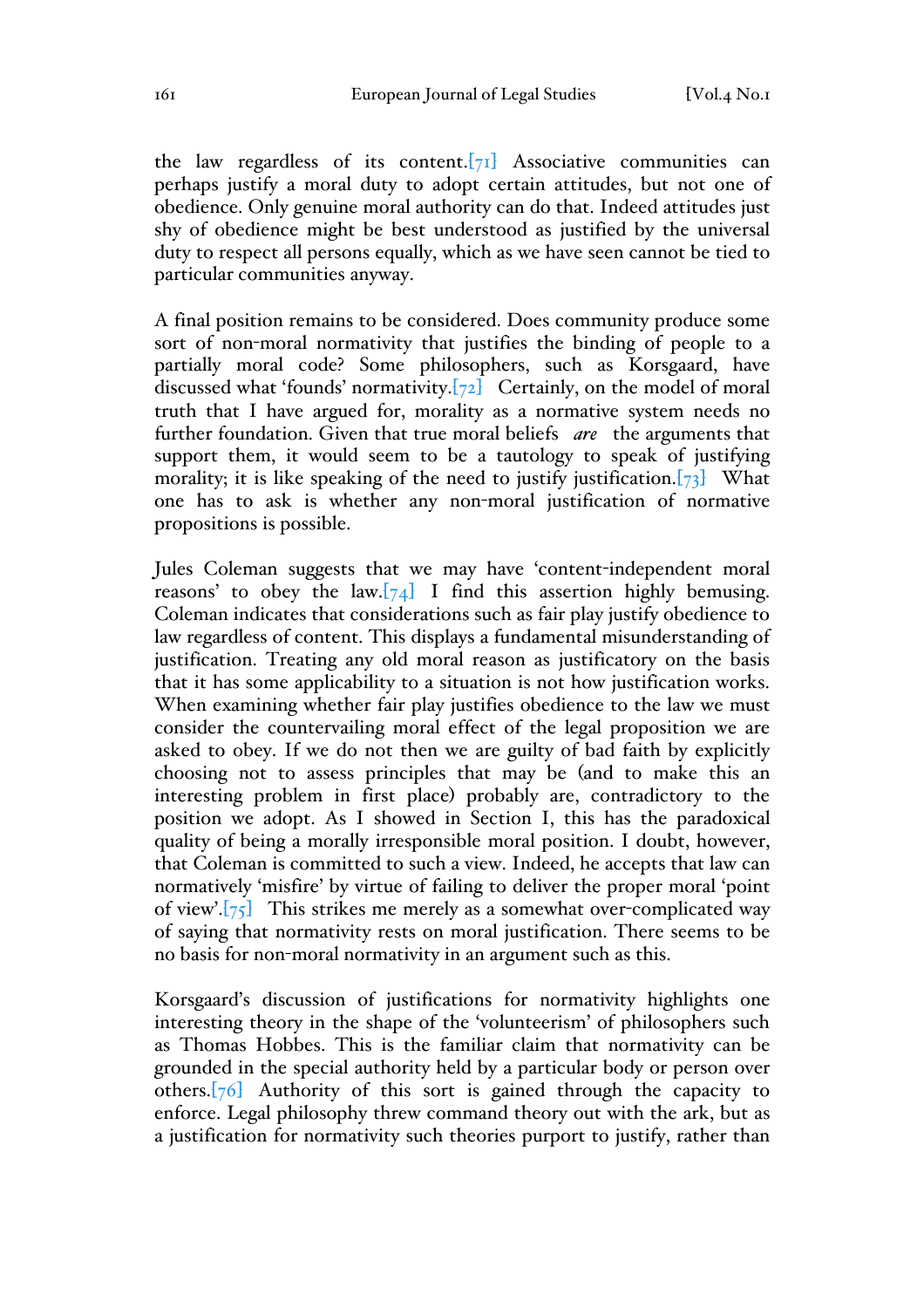describe, obedience. I can see no prospect of success here. Unless we are to reject the idea that no 'is' directly leads to an 'ought', an additional and plainly *moral*reason is required to tell us why such authority holds normative force. There is no non-moral normativity to be had here either. It seems best to abandon the search altogether. The need to justify any normative claim will invariably lead one back to morality at some stage and as we have seen, there are no good moral reasons going for the intrinsic force of community.

If we are still convinced that legality is intrinsically tied up with community values then we are left in a tricky position. As we have seen so far, hard cases of law are solved by appealing to the moral principles that justify the law in order to discover what the answer should be. This, interpretivism dictates, is what applying 'the law' actually means. However, if we are to assume that our principles are generated by the community, and not by what morality actually demands, then there is nothing of moral value in our principles (because a community generates no serious moral weight) and our task becomes impossible. $[77]$  Law as integrity shoots itself in the interpretivist foot.

This situation arises because Dworkin claims two things that, on closer consideration, are actually inconsistent. Firstly he says that we can reach a sceptical conclusion that the law is of no value and that our project should be abandoned. $[78]$  Secondly he says that we can still count integrity (defined as principled consistency) as sovereign over what the law is in an unjust but consistently principled system. $[79]$  How can we interpret with principles, whose argumentative force is determined by their moral substance, when those principles are devoid of such substance? Stephen Guest suggests that we can do this by making an interpretation from the point of view of a judge who believes that these principles hold value.[80] He distinguishes, as Dworkin does, between the grounds (or truth conditions) and the (moral) force of law. It is supposedly possible under law as integrity to understand the law of an immoral legal system to be law whilst condemning it as unjustifiable, because our language is 'flexible' enough to describe it as such.[81] This cannot be though, for interpretivism requires us to discover what the law is by enquiring into its moral force.<sup>[82]</sup>

Dworkin accepts that we make correct moral judgements by developing a network of interconnected and mutually supportive values. $[83]$  He is also committed to the view that we reach correct moral answers by adopting an attitude of moral responsibility and reflecting upon the soundness of the arguments for our conviction. $[84]$  It is hard to see, given this methodology, how we would go about interpreting the practices of an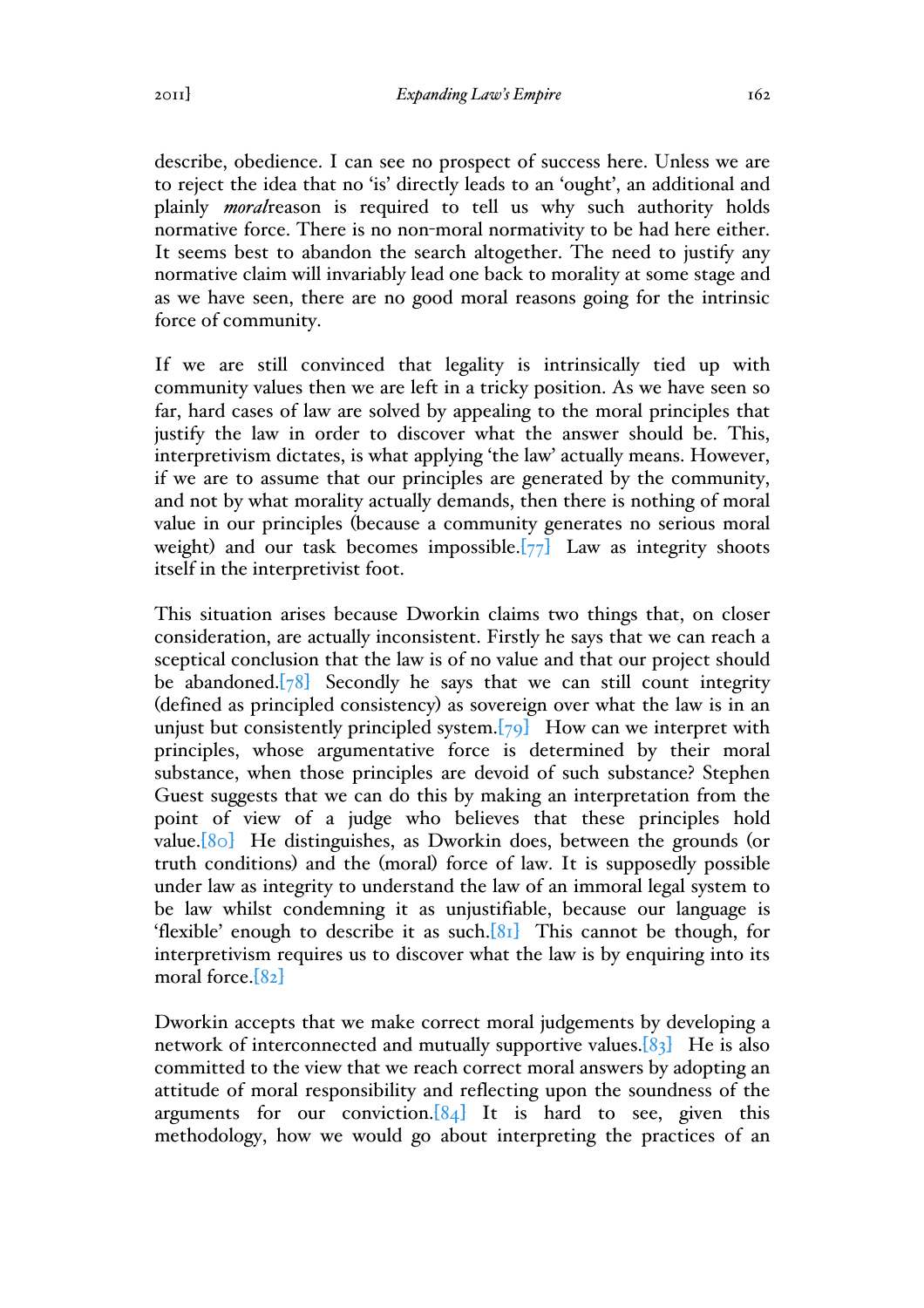unjust system in such a way that we could consider its evil principles as grounds of law. How does one understand the principle of racial superiority when one engages in reflective reasoning and has to commensurate it with values such as moral responsibility? Could a Nazi judge actually make a consistent justification of legal practice if the principles he is applying are deeply irrational? This seems unlikely. In order to construct a coherent body of principles on this basis we would have to commit to some principles that were so blatantly absurd that they would fail to stand up to the most simple moral examination. A principle that cannot stand on its own merits can scarcely be held to justify legal practice, even if it is perfectly consistent with it. After all (and it bears repeating) it is the *substance* of the principle that gives it the role it has in legal interpretation. In the case of an evil legal system wouldn't a more natural conclusion be that, because its legal practices were incapable of meaningful interpretation, it has no law at all? Wouldn't it make more sense to conclude that it merely has coercive force being applied on an inconsistent, unexamined and unintelligible basis?

How can we save integrity from this mess? I believe that we can do so by eliminating the element of community that distinguishes integrity from equality of respect. We can use commonly held views of what counts as equality of respect *as a starting point*, but would have to assess them as moral arguments, rather than considering them established canon. If we have a prevalent or traditional conception of this idea and country X has one that stands up to moral scrutiny better, we should prefer their conception when considering what our law demands. $[85]$  This is very similar to Stephen Guest's notion of law as justice.[86] If we make a general justification of our legal practices through the value of equality of respect directly, then we don't need to struggle with the problem of obeying a particular community's principles as definitive grounds of law. Instead we can argue for the use of genuine principles: that is, principles that stand up to normal moral scrutiny. Such an account of principles fits well with legal practices such as appealing to foreign precedents because it explains why we think substantively correct moral conclusions matter in hard cases. $[87]$  As such, this theory has the benefit of explaining some common legal practices in addition to avoiding the problems engendered by attempting to argue, as Dworkin does, for the importance of moral reasoning on the one hand and community values on the other. Appealing to universal, as opposed to community based, moral principles affords us the luxury of not being tied to tradition when considering what conception of those principles makes sense. Such freedom to speculate means that we can engage in moral reasoning in a far more responsible way. As lawyers we can proceed on the basis that we are applying principles we believe to be true, rather than those we don't.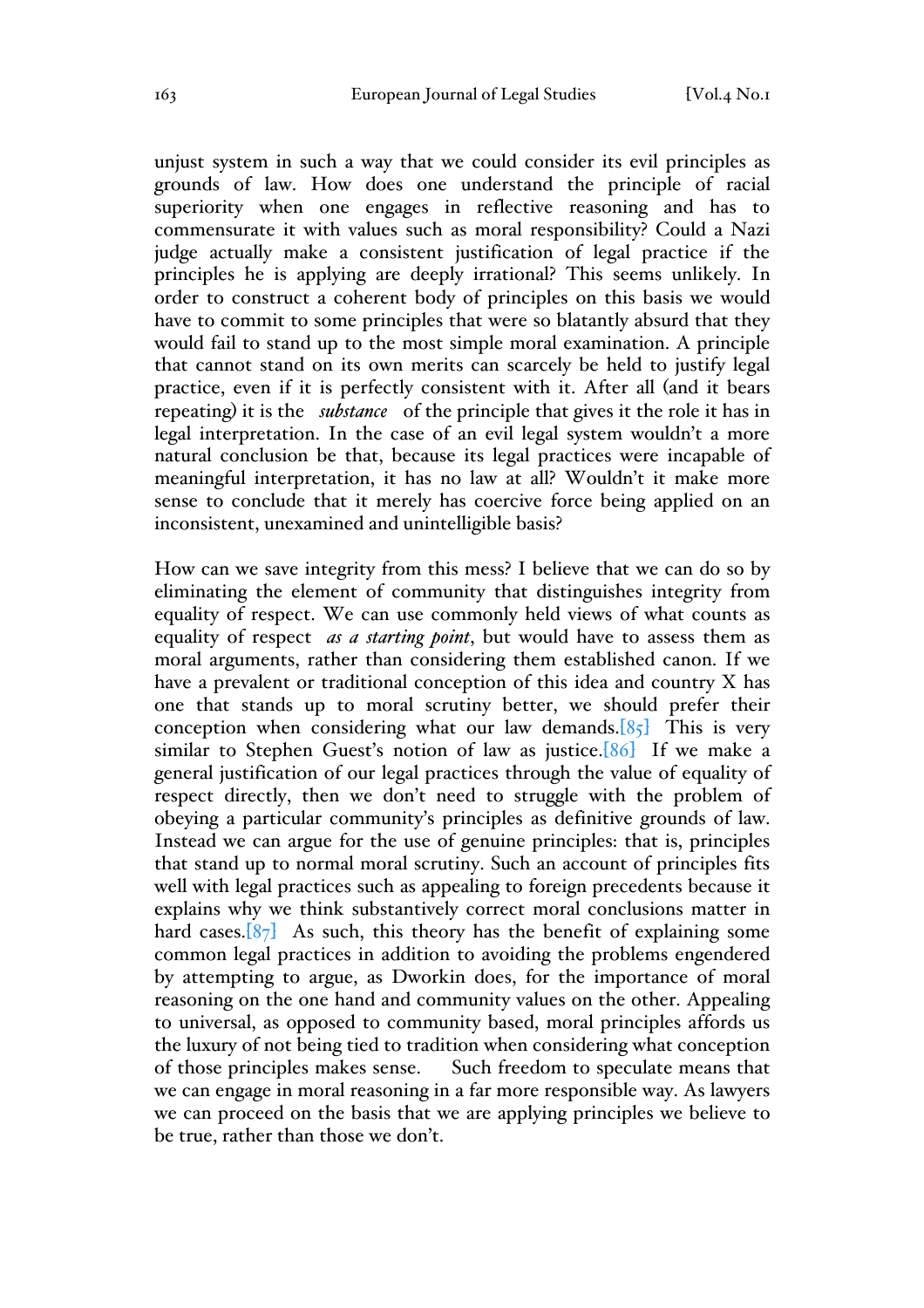Of course, this once again reduces integrity to a theory of *which* moral standards legal propositions have to satisfy. It is a theory of legal morality and cannot be used to dispute my thesis that true legal propositions never conflict with what morality requires under an interpretivist model. We are back where we were at the beginning of this section: if you want to dispute the morality of legality you have to dispute the morality of equal concern and respect.

## VI.INTEGRITY AND THE DIMENSION OF FIT

In this section I turn from abstract discussions of the moral value of integrity to see whether this moral value in fact justifies legal practice (as a theory of legality must). I ask whether integrity explains our adherence to precedent and whether alternative explanations might suit that phenomenon better. I end this section by suggesting that law as integrity leaves out an important element of legal practice: that of moral progress.

The adjudicative principle of integrity is famously composed of an element of fit (making sure that one's theory in fact explains legal practices) and one of justification (ensuring that the theory explains what is valuable about the practices). These two elements are not separable but form part of a single interpretive exercise.[88] The element of fit is not one of mechanical consistency but rather one of interpretive consistency. This means that it doesn't demand us to fit a judicial decision with past practice but to make a decision fit with the principles that justify past practice.[89] My discussion of integrity so far has highlighted the problems with viewing the (possibly unsound) principles of a particular community as the grounds of law. The adjudicative principle of integrity is designed to reflect this conclusion that I so hotly dispute. Nevertheless there is something intuitively appealing about it. We paradigmatically argue from the past political decisions of our own community rather than those of others. Indeed the whole system of arguing from authority, rather than on the basis of sound moral argument, suggests that our legal practices value something about such sources. A major task for my thesis is therefore to explain this practice in such a way that justifies my previous conclusion that it is morality, and not a moral reading of past practice alone, that gives legal propositions their truth.

First I want to make a methodological point. The idea of 'fit' and 'justification' is actually one common to all interpretive methodology and not unique to legal reasoning. Dworkin's analogy of the chain novel demonstrates this.  $[90]$  In normal interpretive methodology one assumes there is a substance one 'fits' one's interpretation to. Interestingly in all of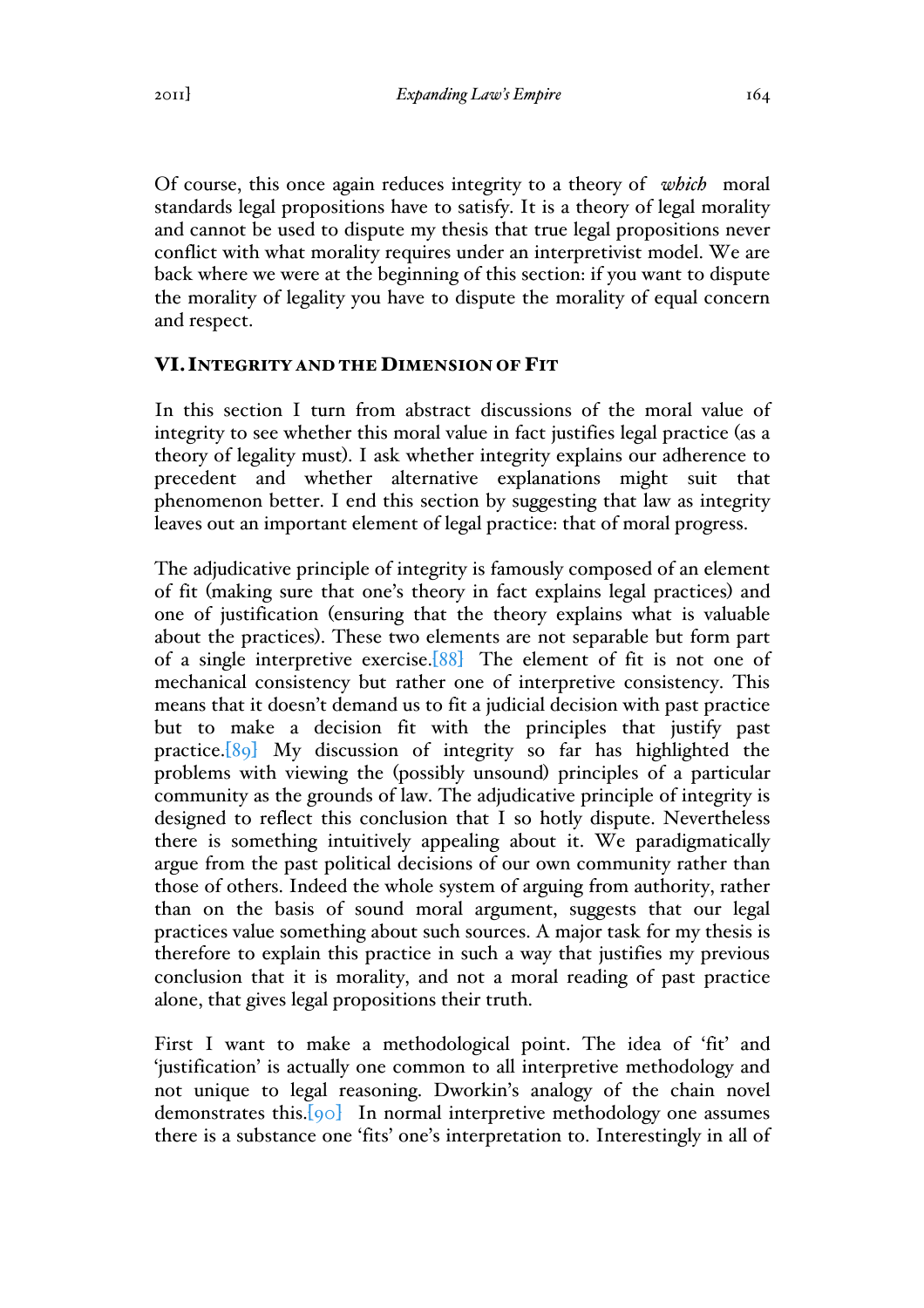Dworkin's examples this is a settled matter. In his chain novel example his authors fit their interpretation to the existing text. Hercules fits his legal interpretation to the collection of political decisions presented to him by his fictional variant of the American legal system.<sup>[91]</sup> The problem with this is that in real life there is no such thing as a fixed list of legal sources. In the UK we accept that among our legal sources are things such as statues and case law. However we also refer to academic commentary, international standards and comparative jurisprudence. The latter are taken to be non-binding of course, but this is only a feature of Anglo-American legal systems. In Germany for example, courts often treat past decisions and academic commentary as equally persuasive.<sup>[92]</sup> In countries with a written constitution it would seem easier to locate the definitive list of legal sources that we may 'fit' our interpretation to. However legal practice almost always expands on such documents. The case of *Marbury v Madison* in the US is a key example of this.[93] The Supreme Court actually increased (or at least pointed out the logical extent of) the power of its own decisions through legal interpretation. *Marbury* is instructive because it illustrates that what we ultimately need to 'fit' as interpreters is not legal sources but rather legal practice. Legal practice is, unfortunately, not something that we can refer to in written format because it comprises more than official decisions. It includes methods of reasoning and substantive moral convictions. For example, in the UK Parliament is considered sovereign by many. Whilst we could provide a historical account of how this came to be, we would have no *reason* to accept this tradition as part of our legal practices, only an *explanation* of how we became aware of the possibility of counting it as such. We must hold a substantive moral conviction that Parliament *should* be sovereign in order to justify why we consider obedience to it as part of our legal practices. Even fidelity to a written constitution requires an underlying moral theory. If not, one could not proceed with moral-principle-based legal reasoning, as judges can so obviously be seen to be doing. Without independent justifications of their existence, legal practices cannot be interpreted. Legal interpretation requires the interpreter to identify the practices that count. Making the best sense of legal practice cannot be the same as interpreting a novel or a collection of official decisions.

Note that I am not repeating the 'Hercules is a myth' objection.  $\lceil 94 \rceil$  For Dworkin, Hercules is an ideal that illustrates how a real judge should reason. My objection is that a real judge simply cannot reason this way. This is because in order to have a concept of fit one requires a positive moral theory of what should count as the sources of law one is interpreting. Ask yourself the following question: why do statutes count as sources of law? An American lawyer might respond by citing his nation's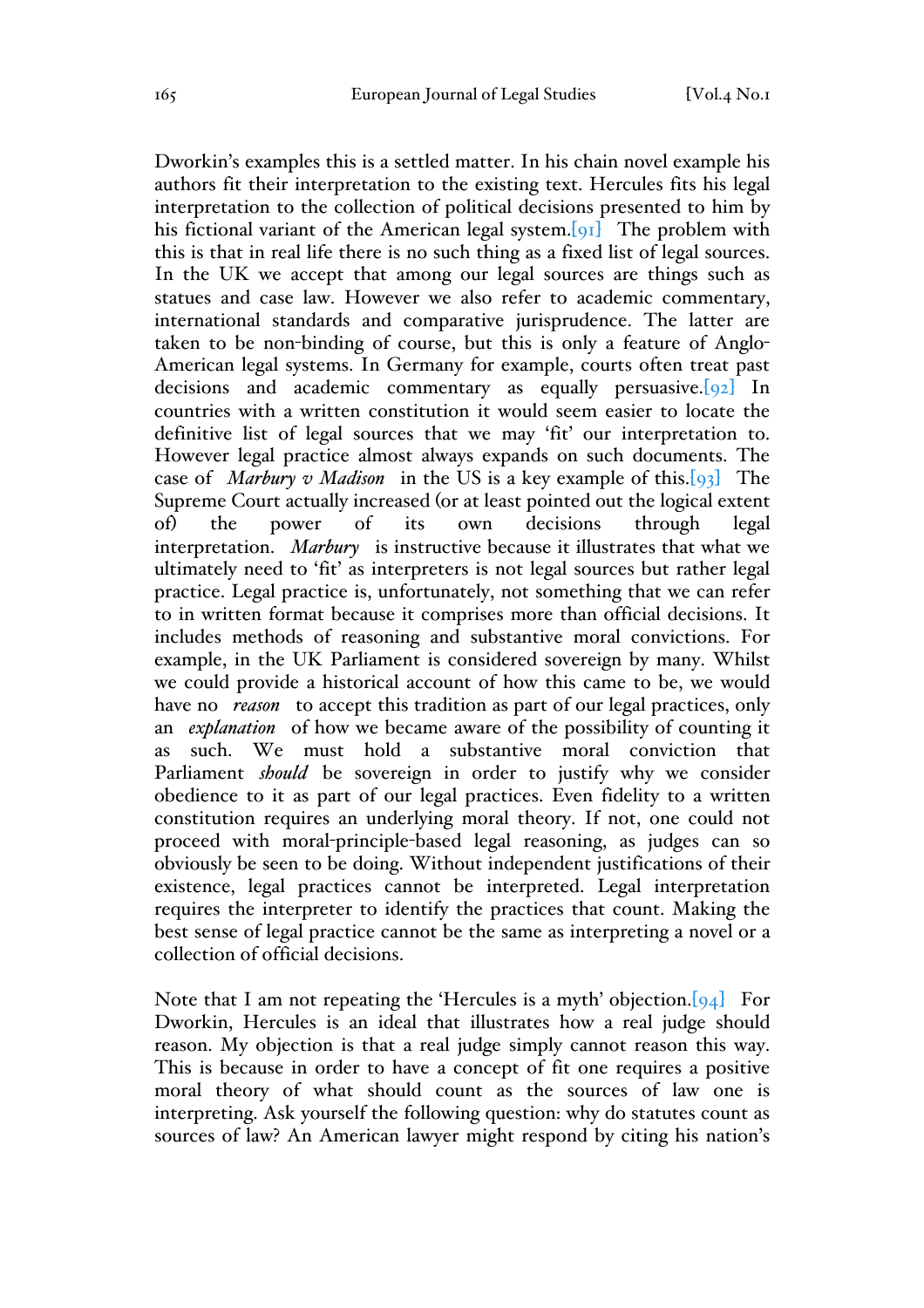constitution. He faces exactly the same problem there though. Ultimately all that one can ever do is to provide a substantive moral reason why a particular source counts as an appropriate target of interpretation. Law as integrity fails to do this because it assumes that the question of what counts as legal practice is a settled matter. Take the example of international law and the creation of *jus cogens* norms. Traditional theories of international law suggest that it develops from different varieties of state action or consent.  $\lceil 95 \rceil$  We could adopt a Dworkinian approach to this and argue that the global community of states is what we draw our legal practice from and that the grounds of law are the principles that best justify that state practice. However state practice can purportedly create norms that then exist regardless of whether state practice conforms to them. Do we accept the application of these norms as part of our legal practice or do we reject them as inconsistent with our practices thus far? Whatever we decide, we will have to provide a reason for including or excluding them other than the fact that they exist. To use another example, official decisions of a political community include arrests made by the police. Do we count these as part of our legal practice and require a theory of legality to account for the reason why more young black males end up being arrested for the same offences than young white females? Of course we do not, for we have good moral reasons not to count these actions as part of our legal practices. So why do we place so much weight on the opinions of a judge writing one hundred years ago and not on a modern academic at the height of his powers? It seems difficult to answer this question other than by providing a moral answer.  $[96]$  Legality therefore requires moral justifications for every aspect of legal practice. If a legal practice has none, then there is no reason for considering it to be a worthy object of interpretation. $[97]$ 

This conclusion has less of an impact upon our current legal practices than one might think. As previously stated, we can already provide positive moral reasons for why statutes and case law 'count' and prosecution demographics do not. By forwarding the conclusion I have, I am not suggesting that all our present sources of law are invalid, merely that everything treated as a source of law must have a moral justification. Nine times out of ten leading cases provide a wholly justifiable moral basis for a legal decision. Every now and again however, such as in the case of *R v R*, authority should be and is overturned for moral reasons.  $[98]$  A theory of legality that places justification at the heart of 'fit' accounts very well for this. That a positive moral value can change our approach to interpretation should be no surprise, as a theory of interpretation is itself a moral theory.

I can now move on to discuss the substance of the doctrinal stage of law as integrity. It provides us with a very good reason why we should accept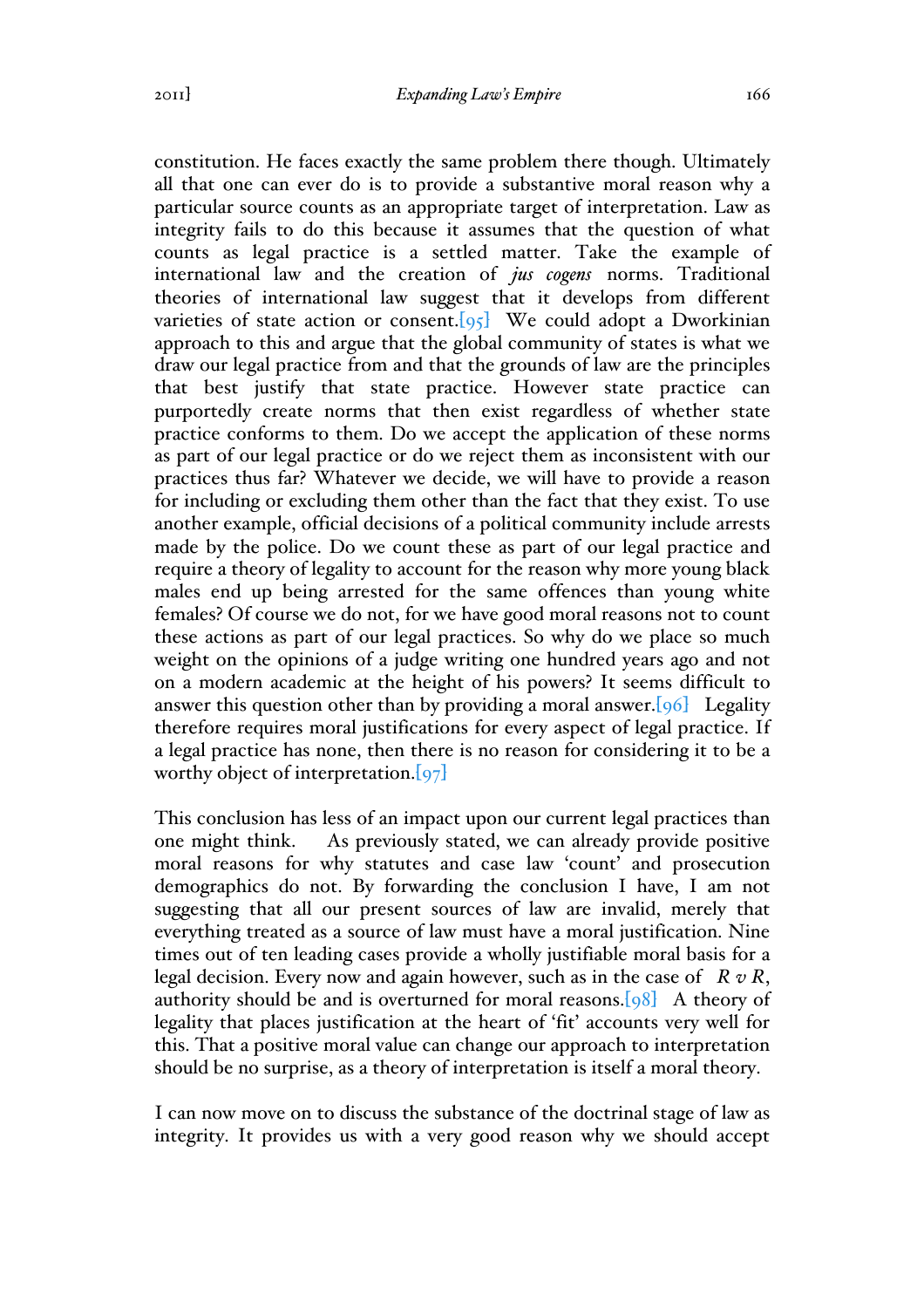statutes as valid sources of law regardless of their content. Equality of respect, it is argued, requires us to respect the moral value of the moral beliefs of others even when they are wrong.[99] We can justify enforcing a statute in some circumstances if the result of doing so demonstrates a greater equality of respect than not doing so. The explanation is not as obvious for law as integrity's treatment of judicial decisions. As Fred Schauer points out, "only when past wrong decisions can [allegedly] provide reasons for decision despite their wrongness, and therefore precisely because of their pastness", do we cast about for some contentindependent moral weight.[100] Dworkin's answer to this problem is that past judicial decisions create "embedded mistakes", which if not propagated, would violate equality of respect by causing people's expectations to be frustrated. [101] Such a mistake loses its "gravitational force" and cannot contribute to the interpretation of other propositions of law but retains its "specific authority" to govern its particular circumstances. Leaving aside the question of where to draw the line between a decision's gravitational force and specific authority, it is morally questionable why one should enforce a wrong decision of a past judge when there is no democratic force behind it. To put the question another way, does equality of respect really require us to maintain embedded mistakes because respect implies satisfying a person's expectations of authority?

There is certainly a principle of legitimate expectations in public law that might be given as evidence for this.  $[102]$  However, it seems odd to justify a doctrinal error, no matter how deeply embedded, as worthy of being upheld on the basis of respect. Surely it would demonstrate greater respect to apply correct moral reasoning to an individual rather than bind them by morally inappropriate standards, even if these standards benefit them? After all, as I commented in my third section, equality of respect requires action appropriate to the object of respect and not necessarily the treatment such a person either expects or desires. Furthermore the adjudicative principle of integrity is concerned with "horizontal consistency…amongst the principles a community *now* enforces"  $(emphasis added).$  To count the age of a precedent as relevant implies that maintaining a particular set of principles is in fact important, which might be counted as an internal inconsistency of law as integrity.

Indeed, a drawn line between "principles now enforced" and 'old' principles needs must be blurred. If we take every new judicial decision in a hard case as altering the interpretation integrity requires, at least in part, then all attempts to justify precedent with equal treatment must fail. This is because every time a new decision is reached, and legal practice alters, the principles we adopt will alter in their application even if not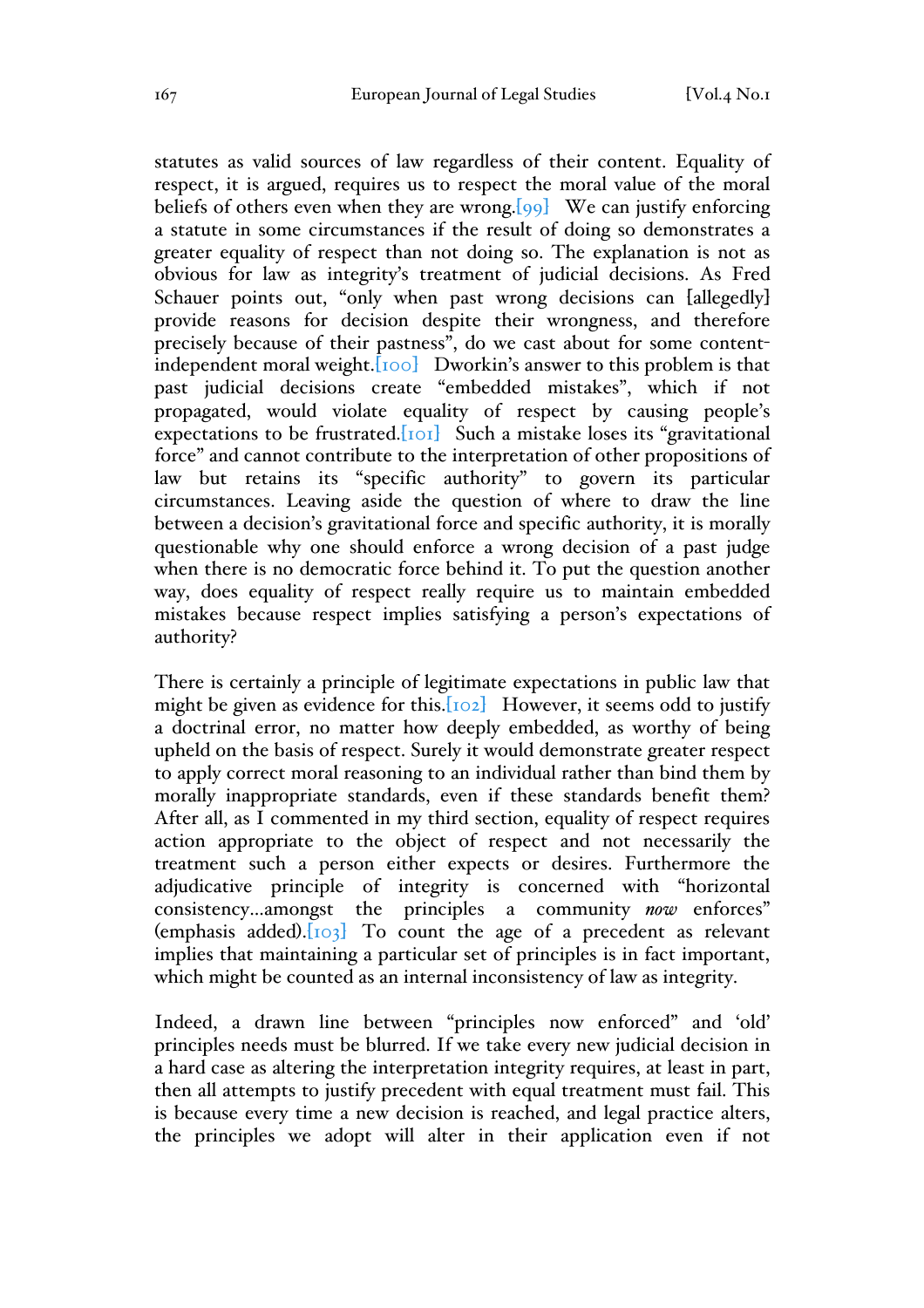immediately in their substance. New legal possibilities will suggest themselves and a certain amount of follow-up litigation will result. Time passing is obviously important and just because change is incremental we should not be tempted to deny that it is change.

If, on the other hand, we accept that the correct standards for determining true propositions of law are moral standards, rather than the best moral interpretations of a changing set of legal practices, we can re-establish Dworkin's claim that judges reasoning morally are applying the law rather than changing it.  $[104]$  Since principles enforced by a community change over time and judicial decisions form a large part of the interpretive basis of such principles, it seems hard to avoid the charge that judges change the law if the grounds of law are the principles adopted by the community. If the principles used are true moral principles, rather than principles that depend for their weight in part on emanating from an associative community, then the judges really do apply, rather than make, the law. That is because what counts as a true moral principle is metaphysically restricted to those supported by an unassailable moral argument. When we appeal to moral principles in the normal way we seek to establish a case for all places at all times. If law is based on such a case then it cannot *be* changed, only progressively realised.

Some might object at this stage that such a theory of legality sits very badly with the practice of precedent and that judges are hardly infallible when it comes to determining correct moral principles anyway. I fully accept the latter point and it is for that very reason that I reject the former. Given the problems law as integrity seems to encounter in explaining precedent I propose an alternative conception of legality. Dworkin comments in his discussion of legality that 'accuracy', the value of implementing the correct moral answer, was favoured by the ancient natural lawyers because it enables the law to instantiate God's will.  $[105]$  I propose that accuracy is an important aspect of legality, and one that law as integrity neglects, because it instantiates, not God's will, but correct moral reasoning. If we view precedent, not as a collection of definitive conclusions on matters of principle, but as an ongoing project of investigation into the nature of an ideal set of social relations, then we can develop a view of legality that promotes the importance of moral development. Since the early days of moral philosophy scholars have used moral arguments to enquire into the meaning of important concepts and to develop theories of virtue and state. It is widely accepted that we develop our moral theories best when many minds engage on important issues and understanding flourishes in academic debates when critics emerge and theories are put to the test.[106] Even more progress is made with ideas when philosophers apply them to new problems and seek coherence across broader ranges of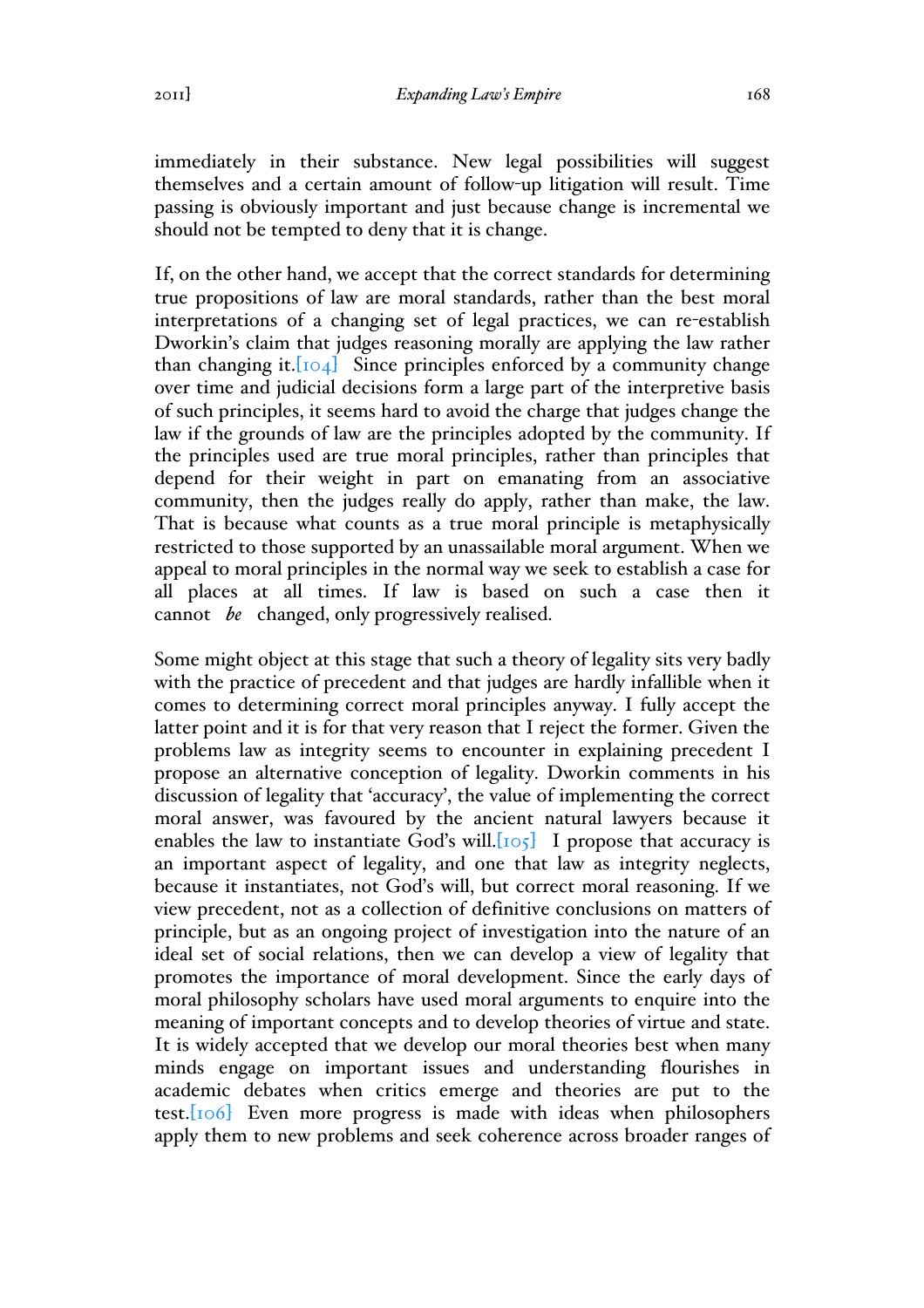examples. $[107]$  Precedent can be seen as fulfilling an analogous role.

I am not suggesting that what counts as a true proposition of law changes as moral progress is made, but rather that getting the law right is aided by developing a corpus of discussion of various issues because that corpus itself aids moral investigation. Under such a model, precedent would only be worth following if it was morally correct but it would still be a valuable contribution to an ongoing project even if it were wrong. This model of the value of precedent accounts very easily for instances where established precedent is overturned. Any contentious decision that overturned established precedent, such as *R v R*in the UK or *Brown v Board of Education of Topeka* in the US, can be seen as justified because it got the law right not just in terms of consistency but in terms of content.[108] Adherence to past practice when in doubt also has the established merit of ensuring that fewer mistakes are made.[109]

Such a theory of legality might be 'forward looking' in a sense, but should not be confused with theories such as legal pragmatism, which are forward looking because they require judges to consider what rules might be instrumentally useful for the future.[110] Instead this conception of legality is one that recognises law's momentum as an evolving system of principles based on moral investigation. It always aims, however, to get matters of principle correct in the present. It is the past that is questioned – the future is not speculated about.

Under a theory of legality that emphasises the importance of moral investigation, equality of respect could still be the fundamental value of a legal system. Indeed the two seem to sit very well together as both equality of respect and accuracy require in-depth moral justification of legal decisions in order to prove why the solution adopted justifies the way the parties are treated. Furthermore, the value of precedent would be maintained under such a conception of legality: judges would be pushed to emphasise why reaching a different decision in the present case was required. The emphasis would be on why a different solution was reached, rather than why a previous decision should be repeated. The result of this is that the equality of respect that law as integrity promotes, that of ensuring that consistent principles are applied to all, would be better served by adopting this less stringent adherence to precedent. For after all, how could we describe a person as being of integrity if they failed to question their own beliefs? Surely the consistency of integrity comes from reflective concern for others rather than dogmatism or arrogant belief in one's moral perfection? Perhaps this 'new' theory of legality I am arguing for is in fact a variety of integrity itself. It doesn't matter what I call it. The important point is that it describes the value of legality as one that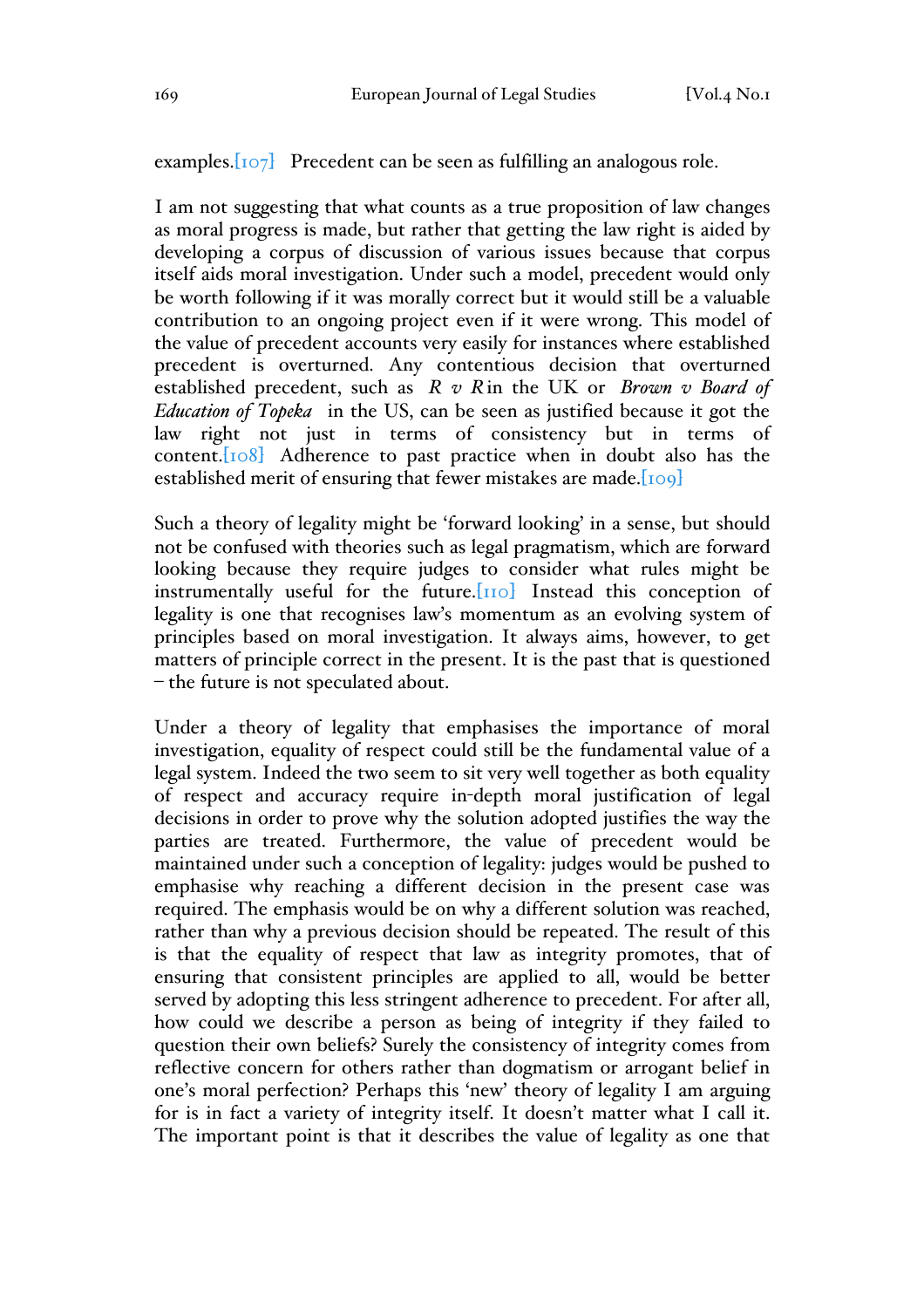actively aims to transcend parochial conceptions of value rather than being held back by them. Accepting this theory of legality requires one to accept my overall thesis as well. This is because legality (for interpretivists) is what gives rise to the truth conditions of law and this theory of legality requires the best possible moral answer to any legal question.

This theory of legality might seem counter-intuitive to some but only if one focuses on the legal practice of *stare decisis*alone. It is important to bear in mind that we are seeking a justification of legality that captures the value of all our legal practices taken together. I believe that this union of accuracy and equality best justifies legal practices such as judicial use of academic writings, comparative doctrine and international standards in formally dualist systems. It also helps explain the increased importance of dialogue between national and international courts, in addition to that between courts and legislatures. [111] These practices are easily understandable through a theory of progressive accuracy. Furthermore, whilst it might have serious implications for the nature of the value of past precedent, it could very easily leave the duty of lower courts to obey higher courts untouched. We might seek to justify the latter with arguments of efficiency, claiming that it would just be practically unworkable to have an appeal system without vertical precedent of this kind. After all, to a theory of legality that places emphasis upon accuracy, quality of reasoning is of paramount importance. If the courts have no time to reason at length because of flooded dockets then the whole legal project goes down the drain. Vertical precedent might be an entirely justifiable solution to this problem.[112]

It should also be remembered that whilst the common law world agonizes over *stare decisis*, very many legal systems who also prize legality have no formal system of precedent and treat past cases as persuasive only. There is also no strict doctrine of precedent in international law and judicial decisions are only 'subsidiary means' of interpreting other sources under Article 38 of the Statute of the International Court of Justice. Incidentally, the same weight is given in that statute to academic opinion. Furthermore, in the UK, the Supreme Court has the power to override any of its previous decisions following the judgement of the House of Lords in the Practice Statement so as not to 'unduly restrict the proper development of the law'. [113] The UK Court of Appeal also has the power to override its own decisions in criminal cases due to concern for individual justice. In civil cases whilst it is formally bound to its past interpretations of the law it can override its own previous decisions in the event of mistaken views about the existence of legal decisions or when there is a conflict in the doctrine.  $\begin{bmatrix} 1 & 1 & 1 \\ 1 & 1 & 4 \end{bmatrix}$  A union of accuracy and equality explains this more flexible approach to precedent and reflects the current state of legal practice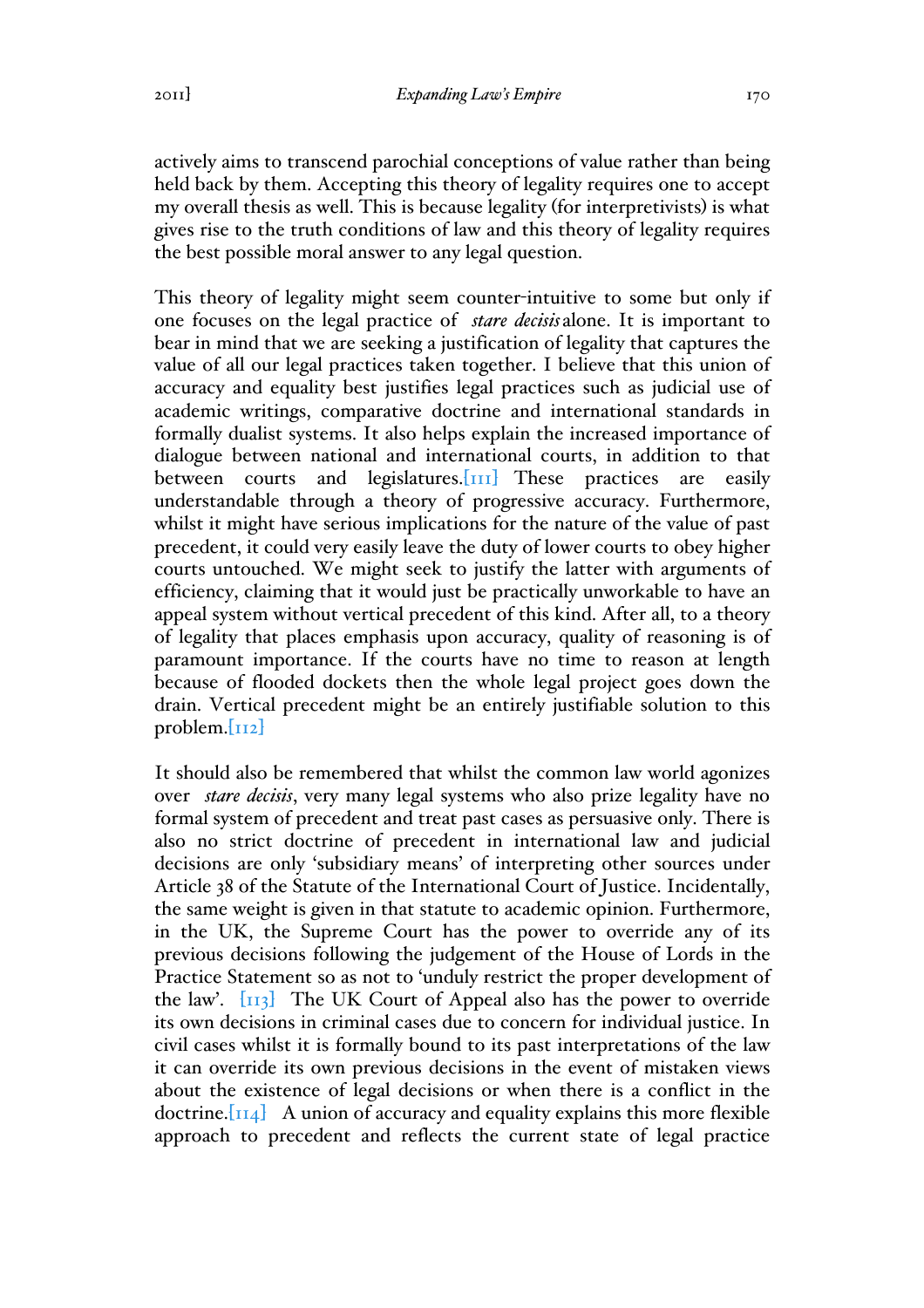better than law as integrity.

## VII. LAW:MORALITY IN CONTEXT

In this section I expand upon the conclusion that, for interpretivists, true propositions of law depend upon what morality demands. I adopt an understanding of morality that reflects the both the theory of moral truth advocated above and the theory of legality that I have developed. This is that 'what morality requires' must be answers to specific questions given the context in which they are asked and not what those answers would be, were it not for that context. This is both because of the correct standards of moral reasoning described in Section I and because legal questions deal with real problems, not simple thought experiments. It is important, as a result, to root moral questions in the choices that people have to make. As Dworkin puts it in the context of the allocation of resources:

"…we should begin in ethics…The mix of personal ambitions, attitudes, and preferences that I find in…the overall state of the world's resources, is not in itself either fair or unfair to me; on the contrary,*that mix is among the facts that fix what it is fair or unfair* for me to do or to have." (Emphasis added.) $\left[\text{II5}\right]$ 

It should be clear from my discussion of legality so far that I consider it to promote correct moral decisions of this nature. I argue that it does so through an equal commitment to both accuracy and equality of respect. Even if my previous criticisms of law as integrity are not convincing, I have at least demonstrated that morality underpins every aspect of *that* conception of legality.[116] As a result of legality requiring moral justification all the way down, legal propositions must be morally sound. $\left[\frac{117}{7}\right]$  The interesting question is what legal reasoning based on moral soundness alone might look like.

Practical moral judgements are highly contextual. It might be acceptable for the law to allow something to happen that might be considered wrong in isolation. The moral question addressed to a legal decision-maker is not whether the outcome contains only aspects that are right in themselves but whether the overall outcome is the best possible or not. This is exactly the same as the moral question that we would ask in the same circumstances. The only difference is that the legal question is asked as part of our legal practices.

One example of this might be judicial review of a hypothetical American income tax statute.  $\begin{bmatrix} 118 \\ 18 \end{bmatrix}$  Raising income tax to 99% would be immoral and as a result unlawful under the theory of legality I have proposed. It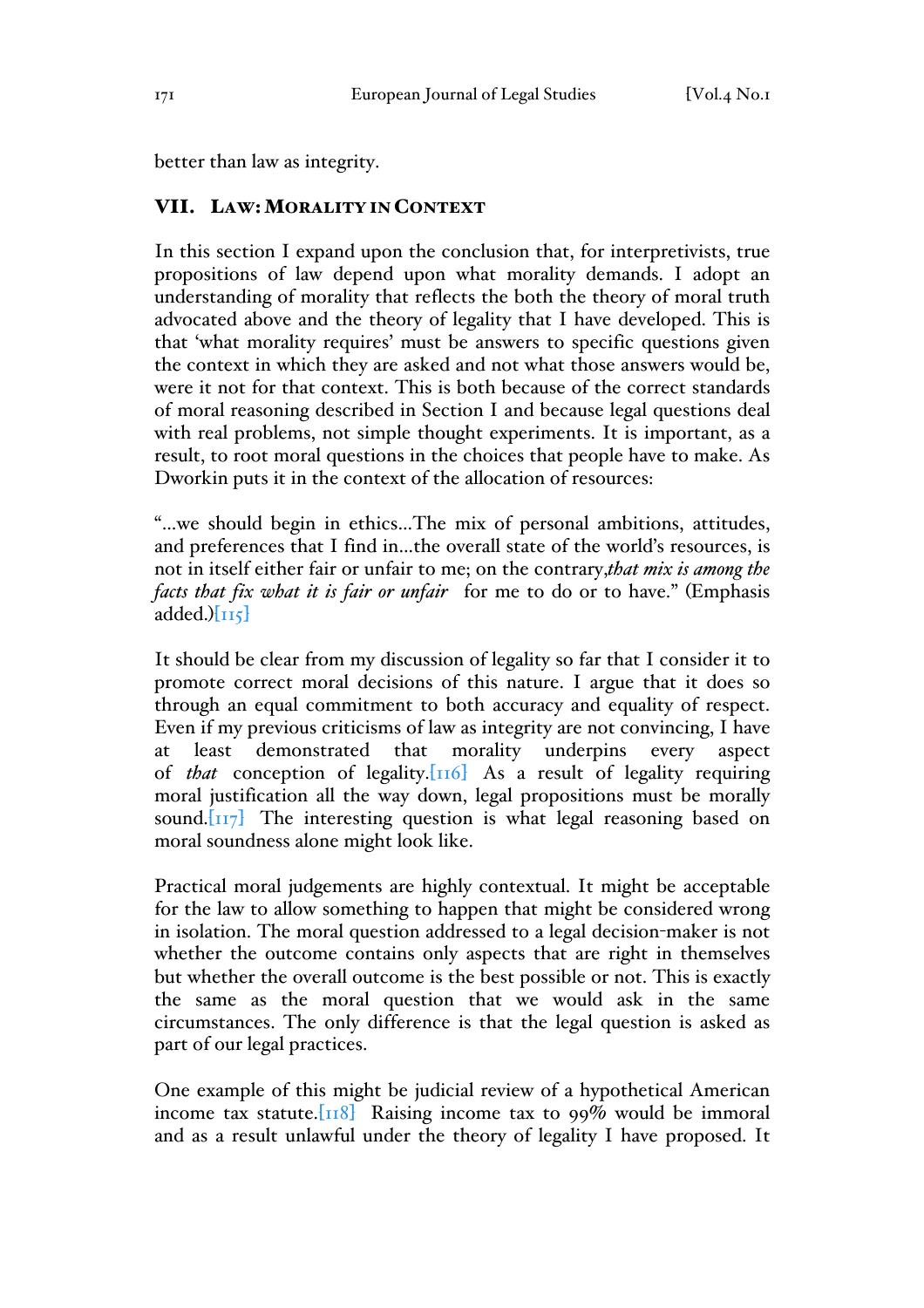would have crippling effects on individual economic autonomy and would frustrate the 'Blessings of Liberty' that should be protected for each individual as well as arguably being against 'the general welfare of the United States'.[119] Such an argument would rest on a theory of liberty that included economic autonomy and a theory of general welfare that required protecting such liberty. Not only might such principles be identified in current views about American legal practices but (more importantly for the value of accuracy) might stand as an independent moral theory of taxation. Here the correct legal solution would be to strike down the statute on the basis that the injustice it would create outweighs all countervailing considerations.

If income tax was set at a less obviously wrong level, say 12%, the court would have no obvious moral reason to overturn it. Even if the ideal level of income tax for promoting liberty and welfare in the U.S.A. is 11.5% the Supreme Court might refuse to review the statute on moral grounds, even if it had the relevant expertise. It might cite reasons such as upholding the separation of powers or the democratic force of the statute. [120] Note that political values, such as democracy, are engaged here: the Supreme Court is not simply being pragmatic, but is engaging in matters of principle. Here the correct moral solution would be to uphold a taxation level, which considered in isolation of the legal practices it is implemented by, would be less than ideal.

It is of course useful to think of how the problem should be answered if the institution applying it didn't exist. This promotes the very accuracy that I have argued is so important to legality. Imagining a world in which no one held incorrect moral views and no genuine mistakes were made is important for promoting individual justice. However, as our discussion of legality indicates, morality is not reducible to the right outcomes to particular problems in isolation of their place in a wider social system. In order to find out what morality truly requires in a particular case we have to take everything into account - including our institutional framework, differences in opinion and collective fallibility. Dworkin makes the distinction between pure (dealing only with justice) and inclusive (dealing with fairness and due process as well) integrity for that reason.  $\begin{bmatrix} 1 & 2 & 1 \end{bmatrix}$  For him the value of legality is found in inclusive integrity, which requires this all-things-considered, practical moral reasoning. This understanding of what morality demands is the same for my theory of legality. I maintain that sometimes, such as when a statute is passed by a democratic process, it is morally required to uphold something that seems to flout justice (in the sense that Dworkin defines it). $[122]$  This is because justice so defined, is not all there is to morality.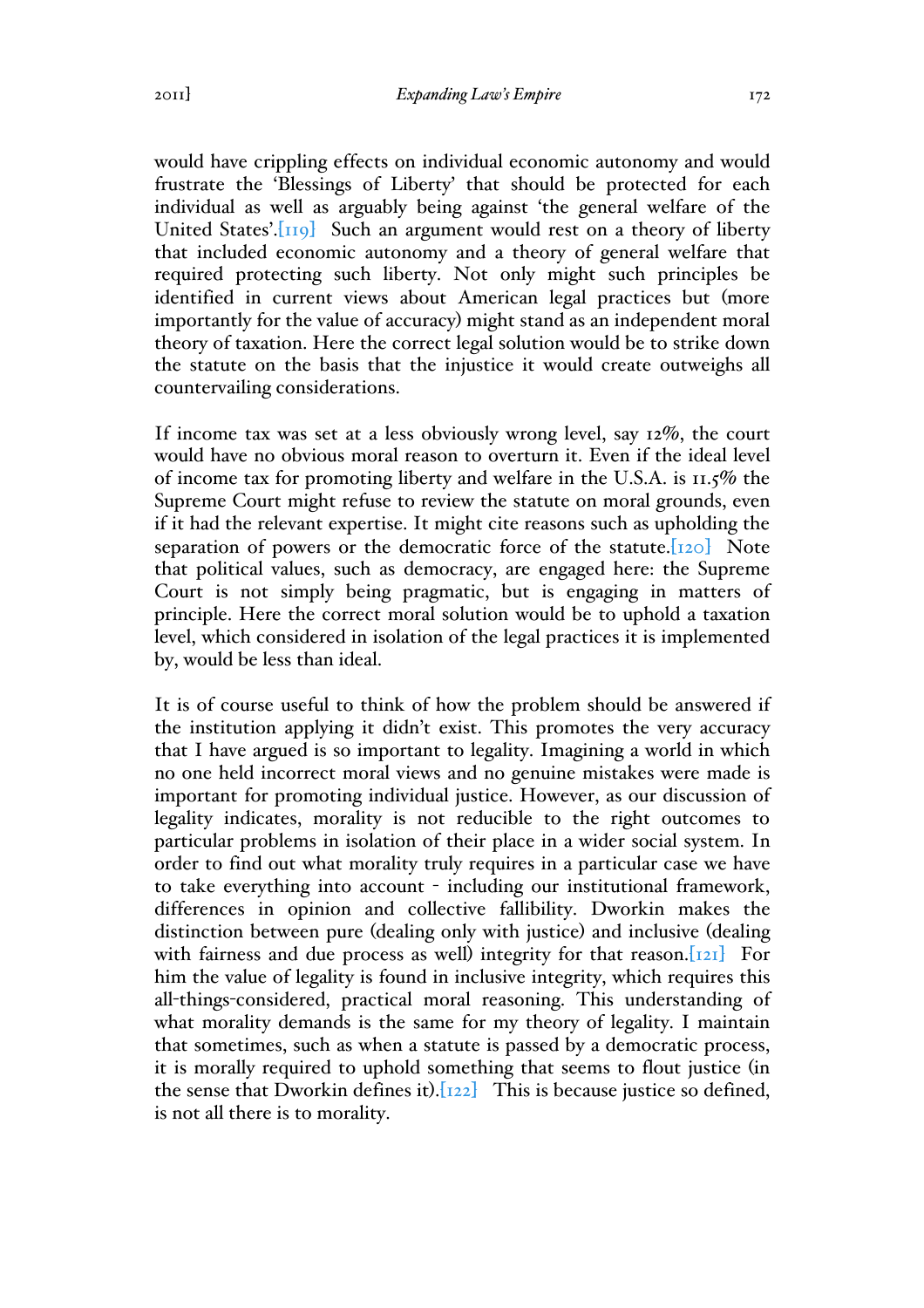So, the short answer to the question of how my theory of legality changes legal reasoning is 'not much'. But this makes sense. After all, I have attempted to propose a theory that fits, as well as justifies, current legal practice. The difference is one of attitude and degree: we should be prepared to defend and question everything on substantive moral grounds. We do this to a great extent already. I am merely arguing that it is time to acknowledge and exemplify it.

Assuming that my conceptions of legality and moral reasoning are correct, then my thesis that (for an interpretivist) legal propositions never conflict with what morality demands is also correct. If law requires moral justification and moral justification proceeds on the basis of providing the best possible answer, then any proposition of law that fails to satisfy that standard is false. After all why should we be so modest – sensibly in my view – about our ability to discover the best moral answer, and yet so bold as to assume that any of our legal propositions are easier to justify? Given the total dependence of law on morality, it seems only such self-assurance stands in the way of my thesis. Surely that is not reason enough to deny it? 8. Conclusion

I entitled this essay 'Expanding Law's Empire' because that is exactly what I have attempted to do. I have developed an interpretivist theory of legality that is not community based but universal and promotes pursuit of the perfect legal order. I have attempted throughout to remain true to interpretivist methodology whilst arguing for a 'natural law' conclusion. The notion of law as 'right reason...[which is] unchanging and everlasting' might seem outmoded but can be amended through the modern school of interpretivism to provide a sound justification of legality.  $\begin{bmatrix} 1 & 2 & 3 \end{bmatrix}$  This theory of legality takes law's purpose to be providing the correct moral answer to a particular problem given a specific set of facts. In many ways, moving from Dworkinian interpretivism to natural law interpretivism is a matter of degree more than anything else. My arguments have, for the most part, constituted a positive moral case for a universalist conception of legality. I am not proposing a new theory of analytical jurisprudence, merely asserting what I feel to be a better interpretation of legal practice.

As we have seen, legal reasoning so conceived is identical to moral reasoning and both reasoning processes demand us to consider the same material. It seems logical that if two phenomena (in this case legal reasoning and moral reasoning) share identical characteristics, then they are the same. We might be ambitious enough to conclude that not only does a true legal proposition never conflict and/or depends on the answer to an identical moral question, but that they are the *same* proposition metaphysically.  $[i24]$  I leave open the question of whether this is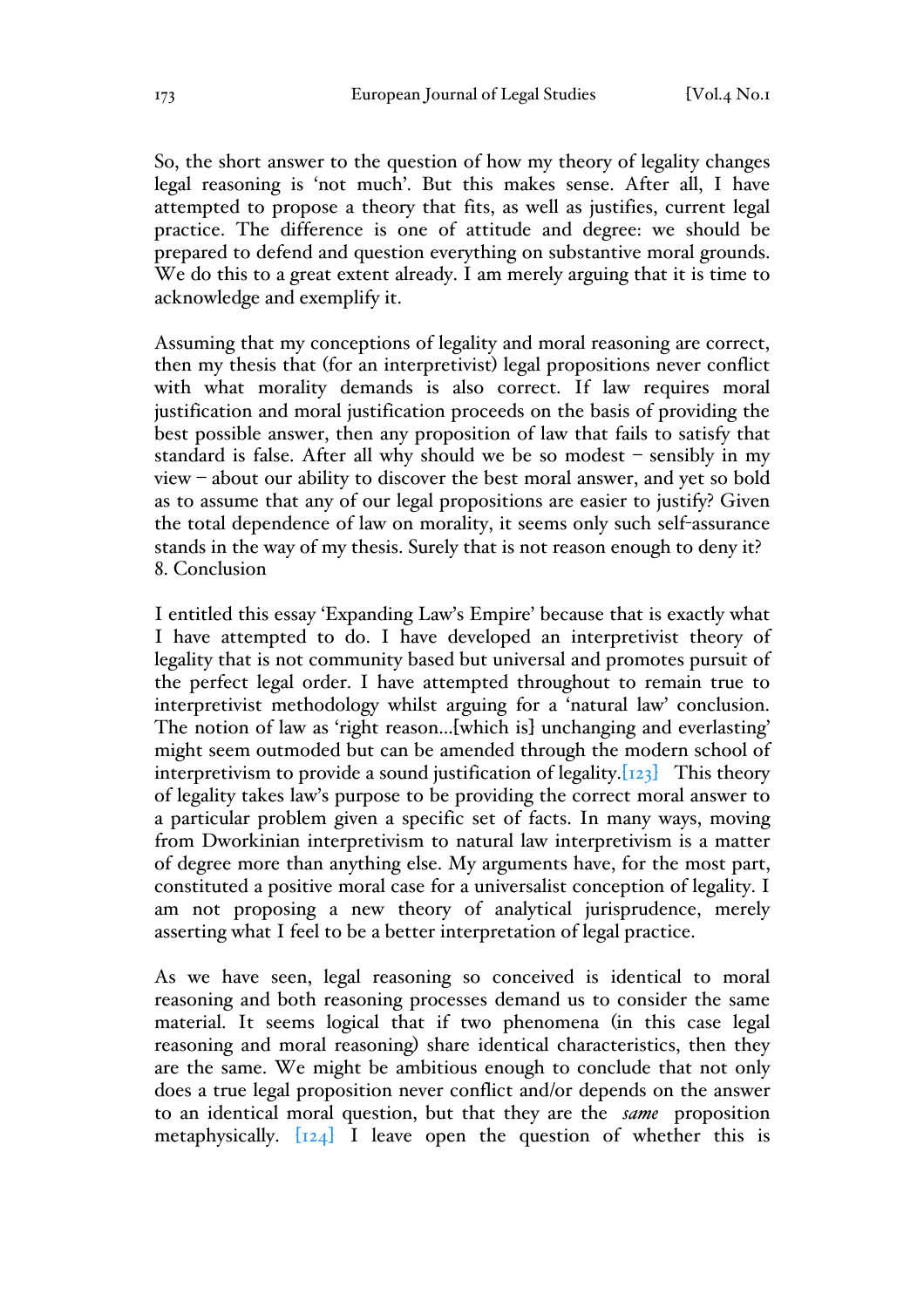correct, as practically it doesn't seem to matter. The results of my conclusions are that courts need to take moral arguments more seriously and be prepared to question the moral basis of established authorities. It is better to realise the gravity of the task facing our judges than to simply ignore the importance of morality to law.

-------------------------------------------------------------------------------------------------

#### **REFERENCES**

[1] Ronald Dworkin, *Law's Empire* (Hart Publishing, 1986) 65.

[2] Ibid. at 72; Ronald Dworkin, *Justice for Hedgehogs* (Belknap Havard, 2011) 160- 163 I take 'paradigm' to mean a legal proposition, attitude or activity that is taken to be appropriate or true by the majority. An example is opinion that in criminal trials the burden of proof is on the prosecution. Such 'common knowledge' is not unshakeable, as every proposition has to satisfy law's truth conditions, whatever these may turn out to be. (See Mark Greenberg, 'How Facts Make Law' in Scott Hershovitz (ed)*Exploring Law's Empire: the Jurisprudence of Ronald Dworkin*(Oxford University Press, 2006) 226.) A paradigm might be dismissed as incorrect after one's legal theory develops an account of such truth conditions.

[3] Dworkin, *Law's Empire* at 87.

 $[4]$  Ibid at 48.

[5] Ibid at 89.

[6] Ibid at 48-49.

[7] Ronald Dworkin, *Justice in Robes* (Belknap Harvard, 2006) 12-13.

[8] Dworkin, *Justice for Hedgehogs*, 23-96. Dworkin goes into these challenges in far more detail than I can and I broadly agree with the position he takes. In particular, he discusses a variety of different types of skepticism in some detail in relation to the first challenge. In this paper I restrict myself to what he describes as 'global external skepticism'; theories that attack moral objectivity wholesale and at the conceptual level.

[9] Graham Harman, *The Nature of Morality: An Introduction to Ethics* (Oxford University Press, 1977), 3-21; Nicholas Sturgeon, 'Moral Explanations' in Russ Shafer-Landau & Terence Cuneo (eds), *Foundations of Ethics* (Blackwell, 2007), 337-352. [10] Dworkin, *Justice for Hedgehogs*, 76.

[11] See for example: David Hume, *Treaties on Human Nature*, Book I, Part I, Section I; Richard Hare, *The Language of Morals* (Oxford University Press, 1952) 29, 44; Dworkin, *Justice for Hedgehogs,*44-46; Arthur Prior, *Logic and the Basis of Ethics*(Oxford University Press, 1949) 32-33. However, this principle has been disputed by those subscribing to 'ethical naturalism': Rosalind Hursthouse, *On Virtue Ethics* (Oxford University Press, 2001) 192-238.

[12] Even the logical principle that 'ought implies can' is a moral assertion.

[13] Dworkin, *Justice for Hedgehogs*, 42.

[14] Dworkin, *Justice for Hedgehogs*, 114-117.

 $\left[15\right]$  Gerry Cohen, 'On the Currency of Egalitarian Justice', (1989) 99 Ethics 906.

[16] Dworkin, *Justice for Hedgehogs*, 116.

[17] A debate currently rages between 'value holists' and 'value pluralists' as to whether global coherence at the level of values is a necessary condition for moral truth. I do not have the space to go into that debate here, but discuss the matter in Alexander Green 'An Absolute Theory of Convention Rights: Why the ECHR Gives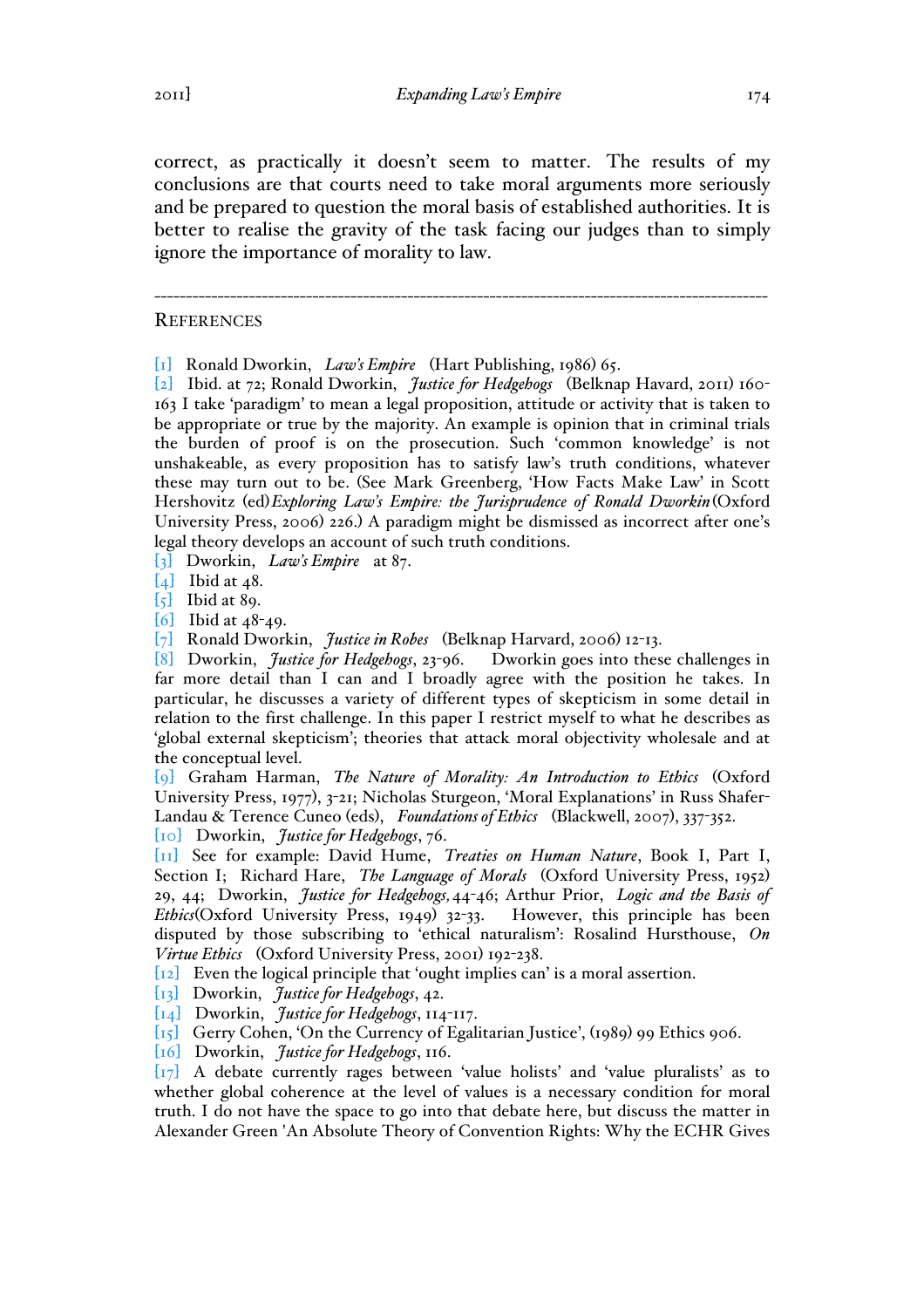Rise to Legal Rights that Cannot Conflict with Each Other', (2010) 16 UCLJR 75. In any event this does not matter. The global consistency that concerns us here is that of concrete moral opinion. One could accept that values can conflict and still demand a consistent theory of appropriate resolution.

[18] It scarcely needs to be said, but I do not believe that racism is biologically inherent, nor do I believe that homosexuality is unnatural, never mind immoral.

- [19] Dworkin, *Justice for Hedgehogs*, 90-96.
- [20] W.-M. Yao *et al.* 'Searches for Higgs Bosons', (2006) *G* 33 Journal of Physics 1.

[21] Joseph Raz, *The Morality of Freedom* (Oxford University Press, 1986) 332.

[22] As a result arguments from indeterminacy are best understood as a form of 'internal' moral skepticism. See Dworkin, *Justice for Hedgehogs*, 89-96.

- $[23]$  Ibid.
- [24] Dworkin, *Taking Rights Seriously* (Duckworth, 1977) 23.
- $[25]$  Ibid at  $24-8$ .
- [26] Ibid at 25.
- [27] Ibid at 26.

[28] Nicos Stavropolous, 'Why Principles?' *University of Oxford Faculty of Law Legal Studies Research Paper Series*, Working Paper No 28/2007, 5.

[29] Dworkin, *Taking Rights Seriously*, 26-27.

[30] Ibid at 28.

[31] Dworkin has recently clarified his own position as a result of this similarity. He is anxious to dismiss what he calls a 'two-systems' picture of law and morality (Dworkin, *Justice for Hedgehogs*, 402-409). I broadly agree with this characterisation of his work but will not pursue the matter further.

[32] Ronald Dworkin, *Justice in Robes*(Belknap Harvard, 2006) 14.

- [33] Herbert Hart, *The Concept of Law* (Oxford University Press, 1997) 260-263.
- $[34]$  115 N.Y. 506 (1889).
- [35] Hart, *The Concept of Law*, 264.
- [36] Joseph Raz, 'Incorporation by Law' (2004) 10 Legal Theory 1, 12.
- [37] Dworkin, *Justice in Robes*, 235-236.
- [38] Raz, 'Incorporation by Law', 10.
- [39] Raz, *The Morality of Freedom*, 53.
- [40] Jeremy Waldron, *Law and Disagreement* (Oxford University Press, 1999) 167.

[41] Ronald Dworkin, *Sovereign Virtue* (Harvard University Press, 2000) 6.

[42] Dworkin, *Law's Empire*, 179.

[43] Immanuel Kant, *Groundwork of the Metaphysics of Morals*, Mary Gregor (ed) (Cambridge University Press, 1997) 41-42.

[44] Dworkin, *Sovereign Virtue*, 80-81; Stephen Guest, 'Integrity, Equality and Justice' in Allard & Frydman (eds) *Dworkin with his replies.*Revue. Internationale de Philosphie series (Bruxelles: Diffusion: Presses Universitaires de France) 341.Dworkin links responsibility to equality, which allows him to differentiate between handicaps and preferences on the basis of whether choice was involved (*Sovereign Virtue*, 293-298). This is, admittedly, contentious (see generally Cohen, 'On the Currency of Egalitarian Justice').

- [45] Dworkin, *Law's Empire*, 400.
- [46] Guest, 'Integrity, Equality and Justice', 349.
- [47] Gerald Postema, 'Integrity: Justice in Workclothes' in Justin Burley
- (ed) *Dworkin and His Critics* (Blackwell, 2004) 291.
- [48] Dworkin, *Law's Empire*, 179-180.
- [49] Guest, 'Integrity, Equality and Justice', 342.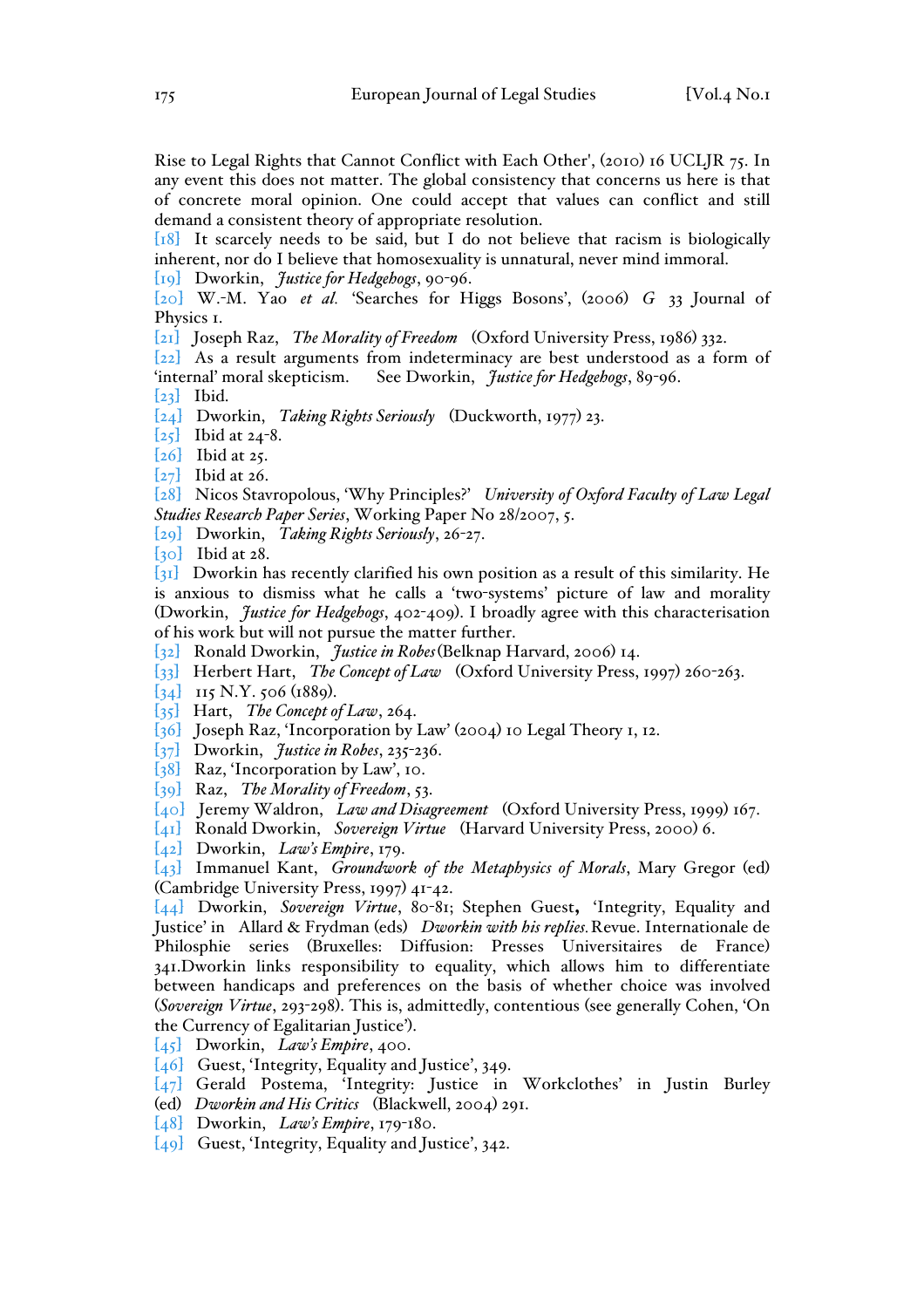$\lbrack$ <sub>50</sub>] Ibid at 349.

[51] Ibid. at 335; Postema, 'Integrity: Justice in Workclothes', 299.

 $\lceil 52 \rceil$  Had I the scope, I would dispute the appropriateness of discussing 'personified communities'. Dworkin (*Law's Empire*, 170-175) fails to prove that the community *can* act as a moral agent. This is important for arguing that we *should* recognise it as such. I suspect that personification is only a form of shorthand and that official impartiality is better explained by seeing private sphere partiality as the exception, rather than the rule, as a matter of *personal* morality. Such shorthand is problematic, because it removes subtleties. A point of importance for my thesis is that if a community cannot be personified then it cannot act from its own conceptions of justice or fairness. This might indicate that an ongoing investigation into justice and fairness' true meaning is morally required by the law (see section four).

[53] Dworkin, *Law's Empire*, 213.

 $\overline{54}$  Ibid at 411.

[55] Ibid at 199.

[56] Dworkin, *Law's Empire*, 207-208. It is worth noting that in Dworkin's moral philosophy, the idea of 'community' is used to refer to a group of people who share moral concepts for the purpose of arguing over various interpretations of those concepts. (See *Justice for Hedgehogs*, 159-163, 170-171.) It seems a fair conclusion that associative communities within Dworkin's legal philosophy are a type of 'community' in that broader sense. However, it pays to distinguish an associative community from an interpretive community, because in the latter there is no personification or coercion.

[57] Dworkin, *Law's Empire*, 209.

[58] Ibid at 190.

[59] Leslie Green, 'Associative Obligations and the State' in Justin Burley (ed) *Dworkin and His Critics*, 283.

[60] Peter Singer, 'Famine, Affluence, and Morality' (1972) 1 Philosophy and Public Affairs 229.

[61] Trevor Allan fails to recognise the independent value of equality of respect in his recent article on integrity. Trevor Allan, 'Law, Justice and Integrity: The Paradox of Wicked Legal Systems' (2009) 29 OJLS 711.

[62] Supra n 49.

[63] Dworkin, *Justice for Hedgehogs*, 99-122, 179-180.

[64] Green, 'Associative Obligations and the State', 271.

[65] Ronald Dworkin, 'Replies to Critics' in Justin Burley (ed) *Dworkin and His Critics* (Blackwell, 2004) 378.

[66] Perry, 'Associative Obligations and the Obligation to Obey the Law', 201. Note that Dworkin's response to this, that such a community need not have intrinsic value to generate obligations, seems out of synch with his writing on political values. Compare: Dworkin, 'Response' in *Exploring Law's Empire,* 304 to Dworkin, *Justice in Robes*, 158-159. The value of friendship is cited as having intrinsic value in the latter whilst the intrinsic value of associative communities (of which friendship is a paradigm) is denied in the former. This suggests that 'community' might not be a political value for Dworkin. If that is the case, then it is hard to see what a community can add by way of obligatory force to a legal proposition.

[67] Dworkin, *Law's Empire*, 205.

[68] Ibid at 202.

[69] Ibid at 205.

[70] Green, 'Associative Obligations and the State', 273.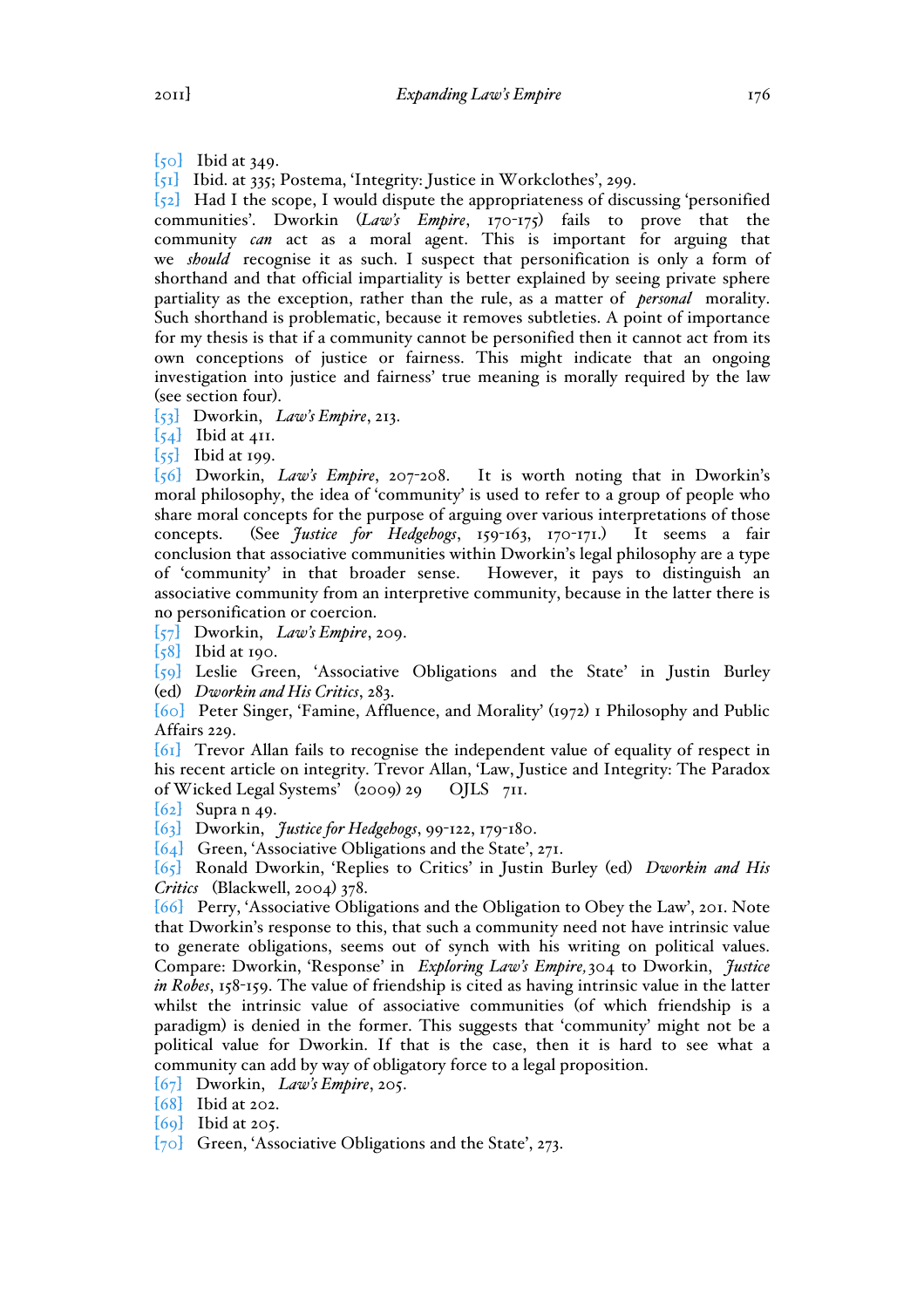[71] Dworkin, 'Replies to Critics', 378.

[72] Christine Korsgaard, 'The Sources of Normativity', (1992) 12 *Tanner Lectures on Human Values* 19-112.

[73] It is worth noting however that Korsgaard herself seems to think the question is better understood as what grounds morality (Ibid at 23).

[74] Jules Coleman, 'Beyond the Separability Thesis: Moral Semantics and the Methodology of Jurisprudence', (2007) 27 OJLS 581.

 $[75]$  Ibid.

[76] Korsgaard, 'Sources of Normativity', 26-30.

[77] Ironically, Dworkin makes this point himself, albeit in a very different context. See Dworkin, *Justice for Hedgehogs*, 34.

[78] Dworkin, *Law's Empire*, 203.

[79] Ibid at 218.

[80] Stephen Guest, *Ronald Dworkin* (Stanford, 1991) 84.

[81] Ibid at 83-84.

[82] Perry, 'Associative Obligations and the Obligation to Obey the Law', 186.

[83] Dworkin, *Justice for Hedgehogs,* 107-109, 117-122; Dworkin, *Justice in Robes*, 160.

[84] Dworkin, *Justice in Robes*, 162; Dworkin, *Justice for Hedgehogs*, 99-120, 179-180.

 $[85]$  In any event I find it difficult to believe that many legal systems have a settled conceptions of equality of respect anyway. The point is that we should not shy away from moral reasons just because we cannot find them in our traditionally accepted sources.

[86] Stephen Guest, 'Why the Law is Just', *Current Legal Problems* (Oxford University Press, 2000) 35.

[87] Guest, 'Integrity, Equality and Justice', 349.

[88] Dworkin, *Justice in Robes*, 15.

[89] Dworkin, *Law's Empire*, 219; See also Dworkin, *Justice for Hedgehogs*, 123-156 where the examples are mostly of art and poetry.

[90] Ibid at 228.

[91] Ibid at 245.

[92] David Gerber, 'Authority, Community and the Civil Law Commentary: An Example from German Competition Law' (1994) 42 AJCL 531.

[93]  $\overline{5}$  U.S. (1 Cranch) 137 (1803).

[94] Dworkin, *Law's Empire*, 264-5.

[95] Samantha Besson, 'Theorising the Sources of International Law' in Samantha Besson & John Tassioulas (eds) *The Philosophy of International Law* (Oxford University Press, 2010) 175.

[96] Guest, 'Integrity, Equality and Justice', 347.

[97] Allan refers to this as "sources of law…grounded in conviction". Allan, 'Law, Justice and Integrity', 726.

#### $[98]$   $[1992]$   $1$  AC 599.

[99] Guest, 'Integrity, Equality and Justice', 348.

[100] Frederick Schauer, 'Precedent and the Necessary Externality of Constitutional Norms' (1994) 17 Harv. J.L. & Pub. Pol'y 48.

[101] Dworkin, *Taking Rights Seriously*, 121-122; Guest, 'Integrity, Equality and Justice', 349.

[102] *Council of Civil Service Unions v Minister for the Civil Service*[1985] AC 374, per Lord Diplock at 408. Note that the paradigm of such a principle is when an administrative authority makes representations to, or consistently treats a particular